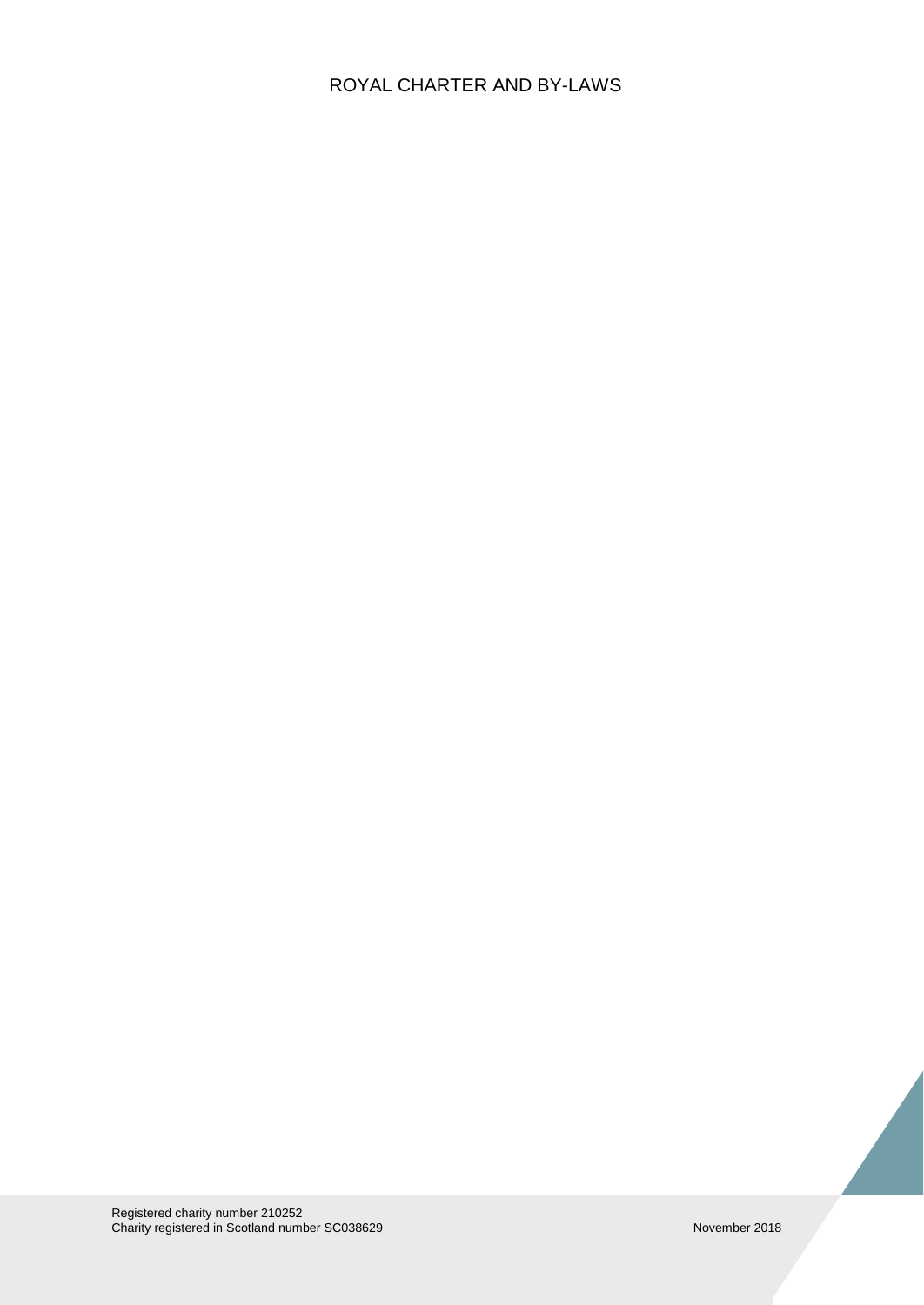# **CONTENTS**

|                               | Page           |
|-------------------------------|----------------|
| Introduction                  |                |
| Royal Charter of 11 June 1975 | $\overline{4}$ |
| By-laws                       | 8              |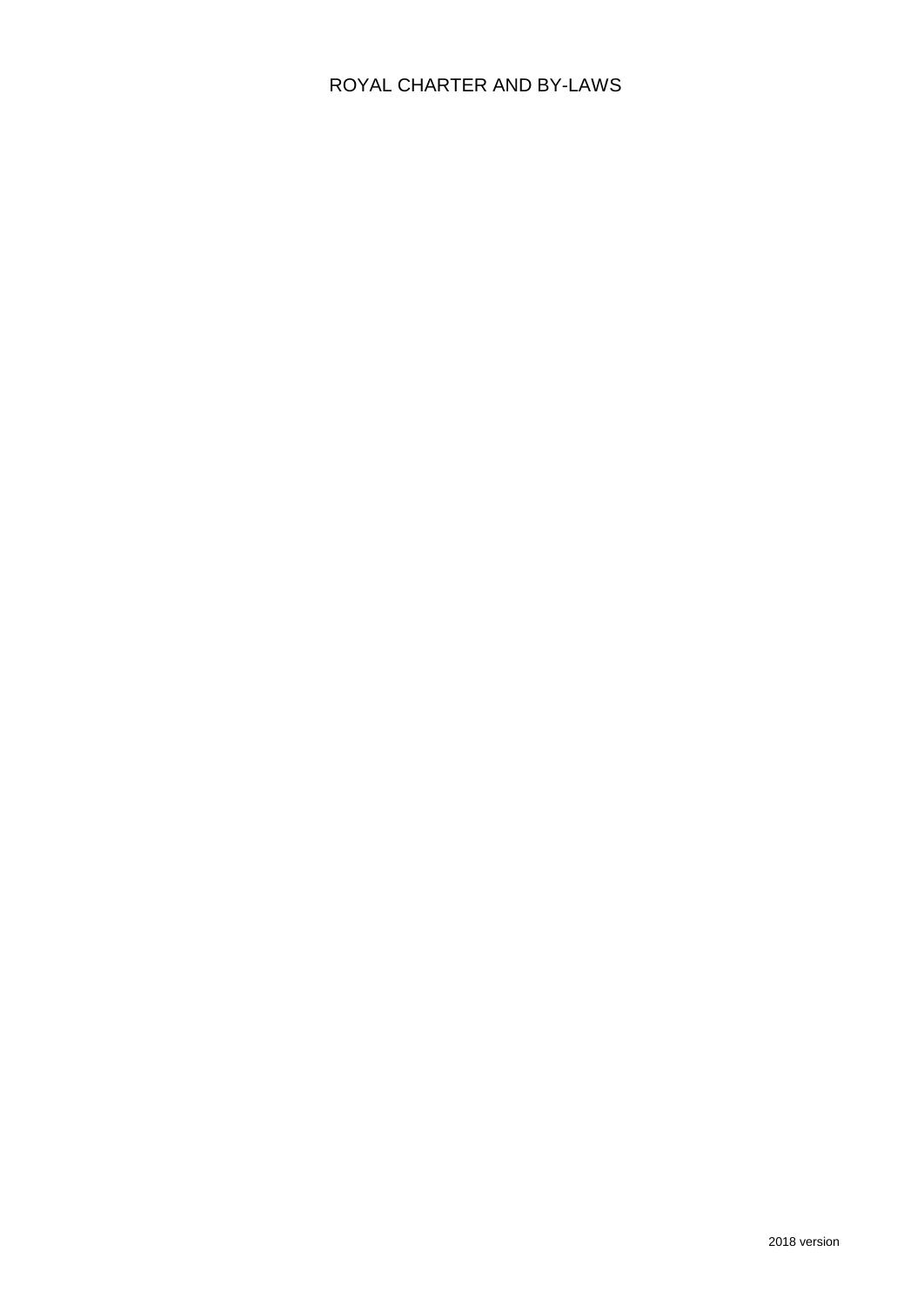#### **INTRODUCTION**

The Original Charter of Incorporation was granted to ICE by King George IV on 3 June 1828. Supplemental Charters were granted in 1887, 1896, 1922 and 1962, the last provided *inter alia* a procedure for amending earlier Charters instead of seeking Supplemental Charters when changes were needed. This procedure was invoked for some amendments in 1968 and 1972, but the Institution was then advised that the existing series of Charters should be superseded by one new consolidating Charter.

This new Charter (pp. 4-7) was approved by Her Majesty Queen Elizabeth II, and issued on 11 June 1975. It preserved the original date of incorporation of the Institution but revoked all the old Charters, which will, of course, be preserved in the archives of the Institution. It now incorporates amendments approved on 16 December 1981, 27 October 1982, 8 February 2000, 18 June 2001, 6 November 2007, 15 October 2009 and 11 November 2015 under the procedure laid down in Article 15.

The By-laws derive their authority from the Charter, and any amendments to them have to be approved first by the Corporate Members and then by the Privy Council. Regulations and Rules are made by the Council under the authority of the By-laws - Regulations have to be approved by the Corporate Members.

On 1 April 1984 the Institution of Municipal Engineers was merged with the Institution of Civil Engineers, following the approval in postal ballots of the Corporate Members of both Institutions on 15 December 1983, and of the Privy Council on 15 February 1984. An Association of Municipal Engineers was formed as a sub-division of the Institution of Civil Engineers under its Charter and under the By-laws as amended at that date.

On 7 November 1989 the Society of Civil Engineering Technicians was merged with the Institution of Civil Engineers, following the approval in postal ballots of the Corporate Members of the Institution of Civil Engineers and the members of the Society of Civil Engineering Technicians on 24 January 1989 and 26 January 1989 respectively. This was formalised by the Privy Council on 18 December 1989.

On 1 April 1994 the Institution of Works and Highways Management was merged with the Institution of Civil Engineers, following the approval in postal ballots of the Corporate Members of the Institution of Civil Engineers and the Corporate Members of the Institution of Works and Highways Management on 12 October, 1993 and 7 September, 1993 respectively. The merger was agreed by the Privy Council on 24 February 1994.

Following the approval in a postal ballot of the Corporate Membership on 2 June 1999 the By-laws were extensively amended and renumbered to take account of the findings of the Future Framework Presidential Commission in 1997, and to comply with modern practice. This was formalised by the Privy Council on 8 February 2000. Following the approval in a postal ballot of the Corporate Membership on 24 July 2000, the Charter and By-Laws were amended to grant corporate membership to Associate Members, with full voting rights and the eligibility for election as Vice President, to grant limited voting rights to Technician Members and to allow the election of two Graduate members to the Council. This was formalised by the Privy Council on 18 June 2001.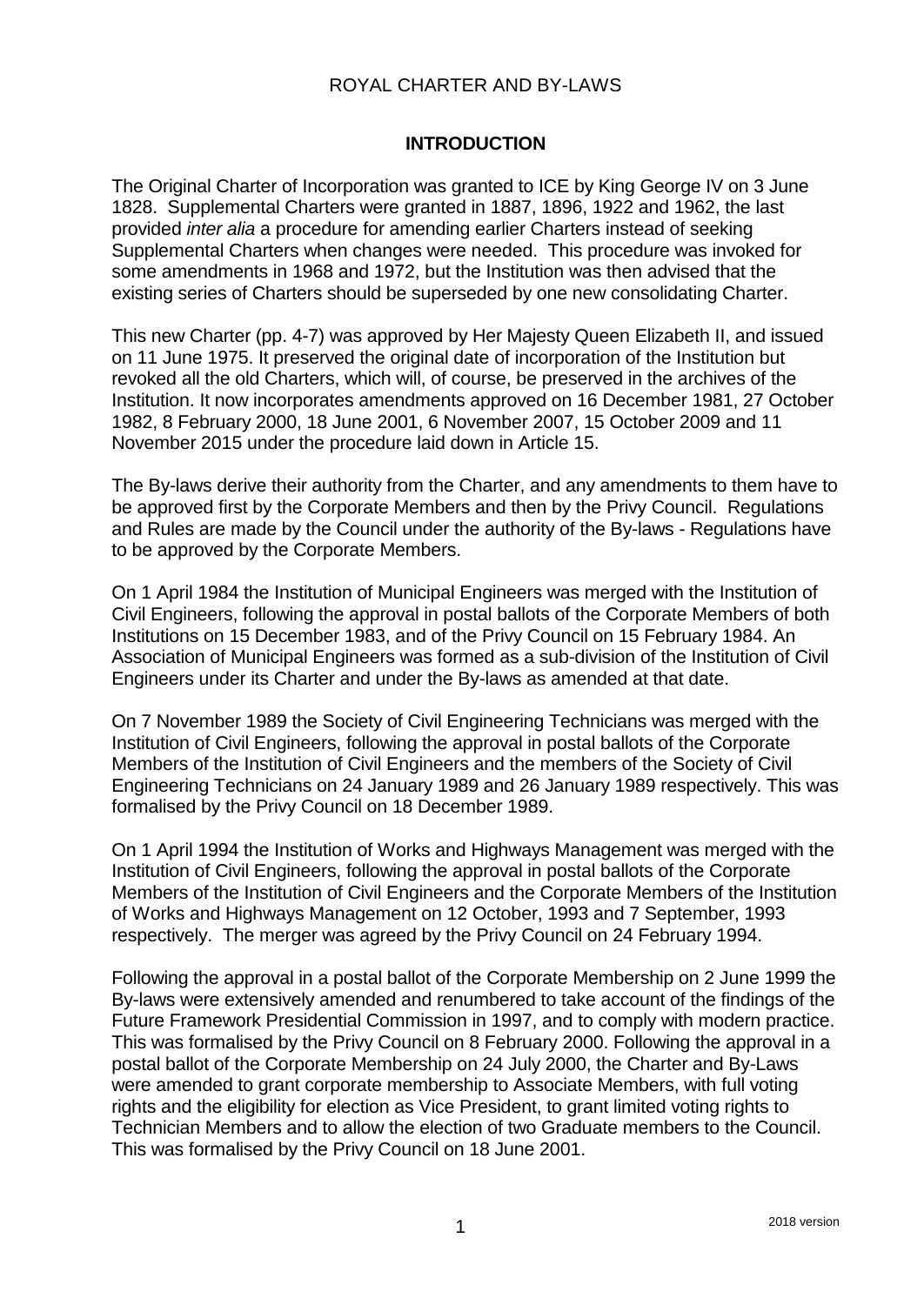Following the approval in a postal ballot of the Corporate Membership on 7 August 2003 the By-Laws and Disciplinary Regulations were amended to ensure compliance with the Human Rights Act 1998 in relation to disciplinary and admission procedures. This was formalised by the Privy Council on 1 January 2004.

Following the approval in a postal ballot of the Corporate Membership on 31 July 2004 the By-Laws and Admission Regulations were amended to amend sponsorship requirements for membership applications and to alter the terms of service for Vice-Presidents. The amendments to the By-laws were agreed by the Privy Council on 1 October 2004.

Following the approval in a postal ballot of the Corporate Membership on 30 July 2005 the By-Laws were amended to simplify the By-laws relating to subscription, to update the membership framework and to allow for the immediate suspension of a member convicted of a criminal offence. The amendments to the By-laws were agreed by the Privy Council on 14 November 2005 and 19 December 2005.

Following the approval in a postal ballot of the Corporate Members on 30 July 2006 the Disciplinary Regulations and the By-Laws were amended to allow changes to the composition of the Professional Conduct Panel, the appointment of lay members to committees and the facility to vote in ballots electronically. The amendments to the By-Laws were approved by the Privy Council on 30 October 2006.

Following the approval in a postal ballot of the Corporate Members on 17 July 2007 the Royal Charter, Disciplinary Regulations, Admission Regulations and the By-Laws were amended to allow changes: arising from recommendations of the 2006 Governance Review relating to the composition of Council; relating to professional conduct and disciplinary matters; and replacing "class" of membership with "grade" of membership to reflect currently used terminology. These changes were approved by the Privy Council on 10 October and 6 November 2007.

Following the approval in a postal ballot of the Corporate Members on 15 July 2008 the Disciplinary Regulations and By-laws were amended to allow changes: to the orders that the Disciplinary Board may make, the right of the Professional Conduct Panel to call witnesses and to allow for the publication of details of improper conduct; clarification of By-laws in relation to Special General Meetings; clarification in relation to the setting of subscription increases. The amendments were approved by the Privy Council on 30 October 2008.

Following approval in a ballot of the Corporate Members on 14 July 2009 the Royal Charter and By-laws were amended to permit remote attendance at Council meetings. The By-laws were also amended in relation to the functions of the Professional Conduct Panel as well as to prevent resignation in any case where an allegation of improper conduct has been received. The foregoing amendments were approved by the Privy Council on 15 October 2009.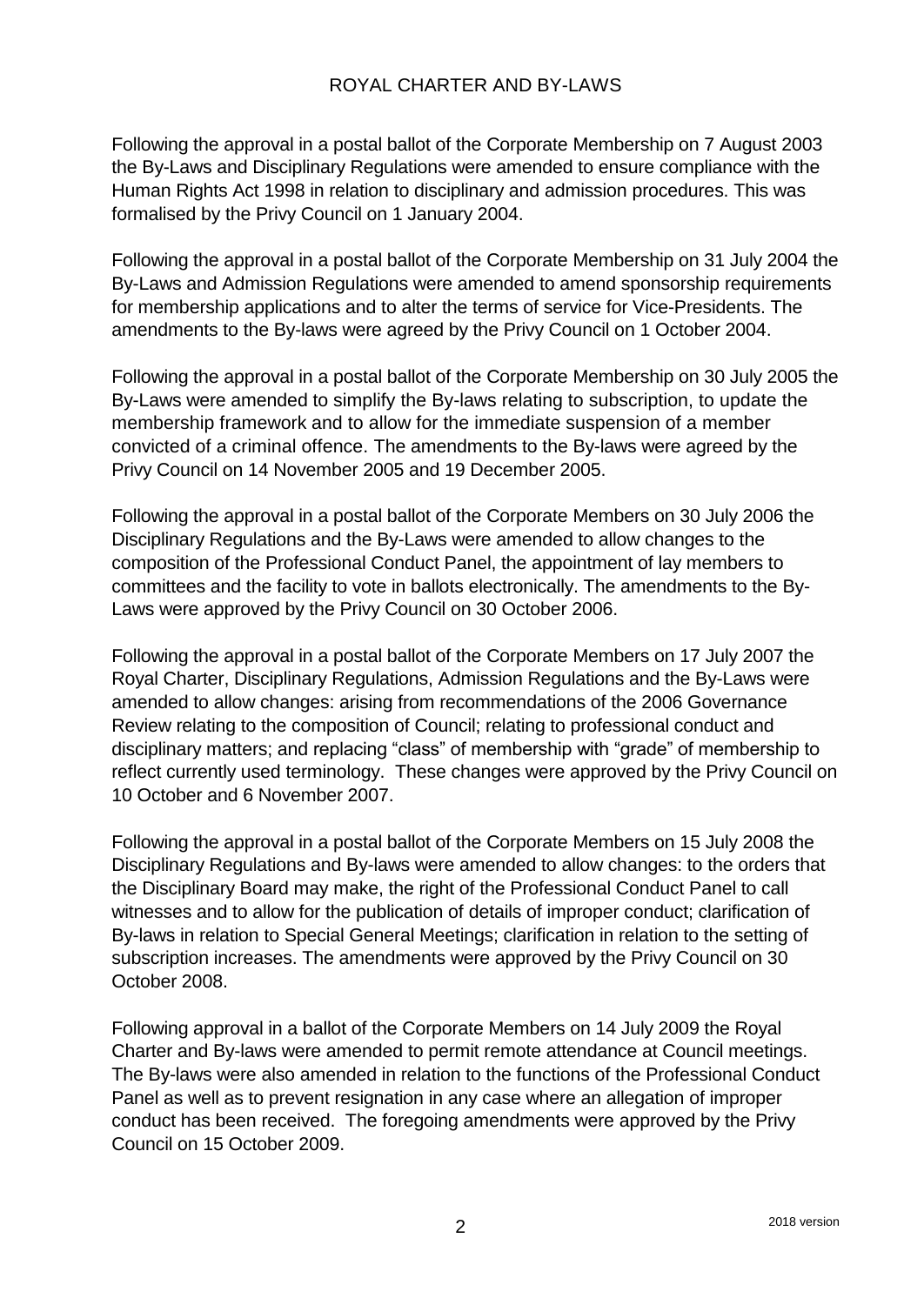Following approval in a ballot of the Corporate Members on 12 July 2011 the Bylaws were amended to allow changes in relation to the functions of the Professional Conduct Panel and also relating to the nomination of candidates for election to Council removing the requirement that there should be at least three nominations in the election of each regional member of Council and each international member. These amendments were approved by the Privy Council on 25 August 2011.

In a ballot of the Corporate Members which concluded on 10 July 2012 the following changes to the By-laws and Disciplinary Regulations were supported: governing the functions of the Professional Conduct Panel; the composition of the Disciplinary Board; allowing the Disciplinary Board to adjourn a hearing and to refer the case back to the Professional Conduct Panel; providing for a third Graduate member on Council. These amendments were approved by the Privy Council on 27 September 2012.

Following the approval in a ballot of the Corporate Members on 9 July 2013 the Bylaws were amended to allow an increase from one to two, the number of candidates for election to the ICE Council that members may be permitted to nominate. This amendment was approved by the Privy Council on 16 August 2013.

In a ballot of the Corporate members which concluded on 14 July 2015 the Royal Charter was amended to permit the use of designatory letters "MICE" by Technician Members. The By-laws and Admission Regulations were also amended to include a new regulation on "Unspent Conviction". The By-laws and Disciplinary Regulations governing disciplinary procedures were also amended to allow for the establishment of an ICE Appeals Tribunal. These changes were approved by the Privy Council on 21 October and 11 November 2015.

Following the approval in a ballot of the Corporate Members on 12 July 2016 the Royal Charter, By-laws and Admission Regulations were amended to redesignate Associate Members as Non-Corporate Members. The Royal Charter and By-laws were also amended to incorporate the entitlement to the use of designatory letters "GMICE" by Graduates. The Admission Regulations were also amended to align the application requirements for admission as Technician Members with the application requirements for Fellow and Members. These amendments were approved by the Privy Council on 12 October 2016.

Following the approval in a ballot of the Corporate Members on 10 July 2018 the Royal Charter, By-laws and Regulations were amended to change the governance structure to a Trustee Board supported by an Advisory Council. The By-laws were also amended to allow the Trustee Board to make, amend and rescind the Regulations. The Royal Charter and By-laws were also amended to move certain existing provisions governing the admission, qualification and training requirements of members into the Admission Regulations (re-named Admission, Qualification and Training Regulations) and to move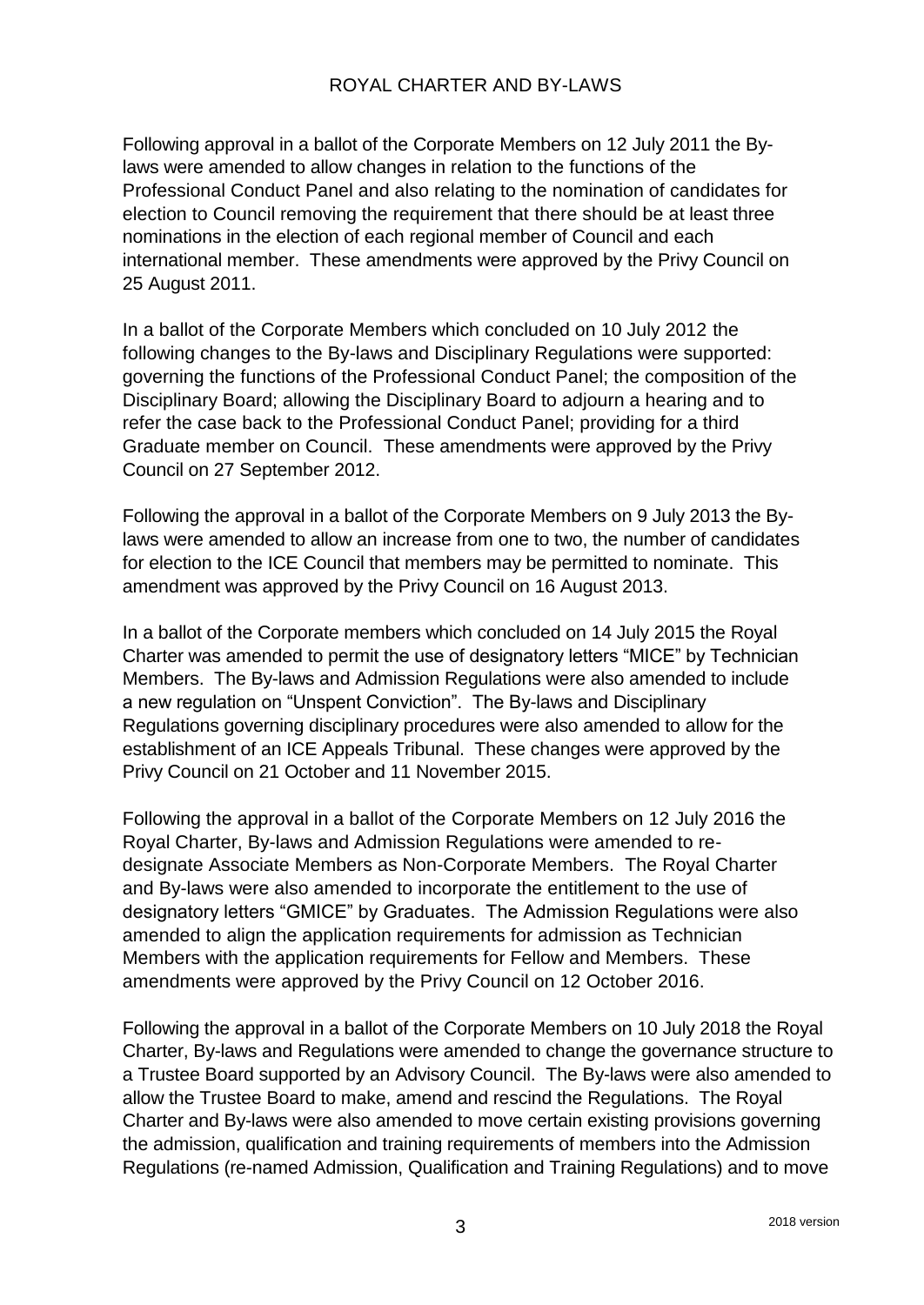certain existing provisions governing the discipline of members into the Disciplinary Regulations. Changes to the By-laws and Admission Regulations were also made to incorporate new Continuing Professional Development requirements. These amendments were approved by the Privy Council on 10 October 2018.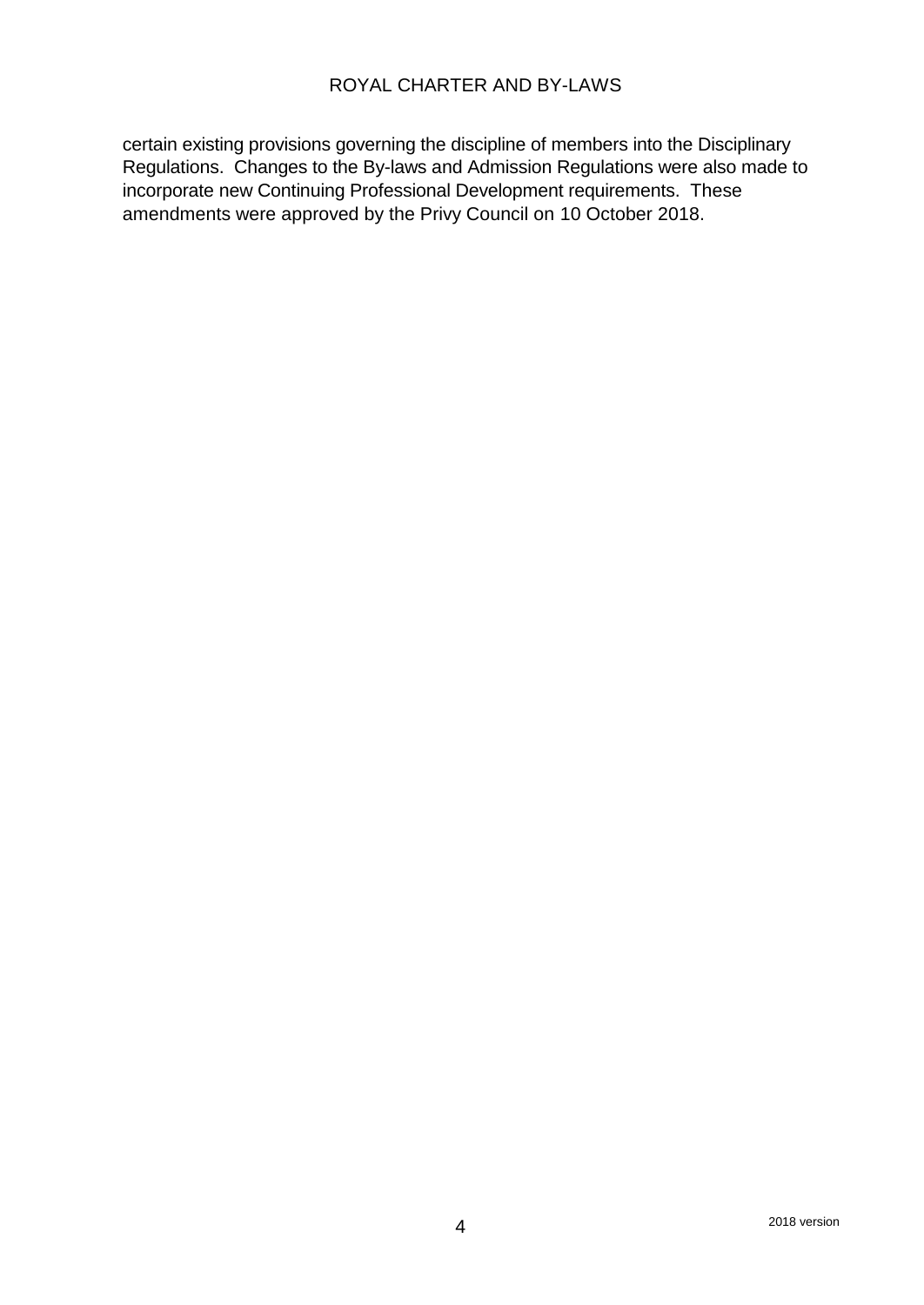### **ROYAL CHARTER**

#### **11 June, 1975**

**ELIZABETH THE SECOND** by the Grace of God of the United Kingdom of Great Britain and Northern Ireland and of Our other Realms and Territories Queen, Head of the Commonwealth, Defender of the Faith:

TO ALL TO WHOM THESE PRESENTS SHALL COME, GREETING:

WHEREAS under or by virtue of a certain Charter or Letters Patent bearing date at Westminster the third day of June in the ninth year of the reign of His Majesty King George the Fourth, after reciting (*inter alia*) that Thomas Telford, of Abingdon Street, in the City of Westminster, Esquire, a fellow of the Royal Societies of London and Edinburgh, and others, had formed themselves into a Society for the general advancement of Mechanical Science, and more particularly for promoting the acquisition of that species of knowledge which constitutes the profession of a Civil Engineer, being the art of directing the great sources of power in Nature for the use and convenience of man, as the means of production and of traffic in states both for external and internal trade, as applied in the construction of roads, bridges, aqueducts, canals, river navigation and docks, for internal intercourse and exchange, and in the construction of ports, harbours, moles, breakwaters and lighthouses, and in the art of navigation by artificial power for the purposes of commerce, and in the construction and adaptation of machinery, and in the drainage of cities and towns: the Institution of Civil Engineers was incorporated as one body politic and corporate by the said Charter or Letters Patent with perpetual succession and a Common Seal and with the said Thomas Telford as its first President:

AND WHEREAS the Petitioners have represented unto Us that many important and public and private works and services in the United Kingdom and overseas which contribute to the wellbeing of mankind are dependent on Civil Engineers and call for a high degree of professional knowledge and judgment in making the best use of scarce resources in care for the environment and in the interests of public health and safety it is accordingly of importance that there should be a ready means as heretofore of ascertaining persons who by proper training and experience are qualified to carry out such works.

AND WHEREAS the Institution is now constituted according to the provisions of the aforesaid Charter (hereinafter referred to as "the original Charter") and certain Supplemental Charters (hereinafter referred to as "the Supplemental Charter") to wit:

- (i) Supplemental Charter dated the third day of August in the fifty-first year of the Reign of Her Majesty Queen Victoria;
- (ii) a further Supplemental Charter dated the twentieth day of March in the fifty-ninth year of the Reign of Her Majesty Queen Victoria;
- (iii) a further Supplemental Charter dated the twenty-fourth day of February in the twelfth year of the reign of His Majesty King George the Fifth; and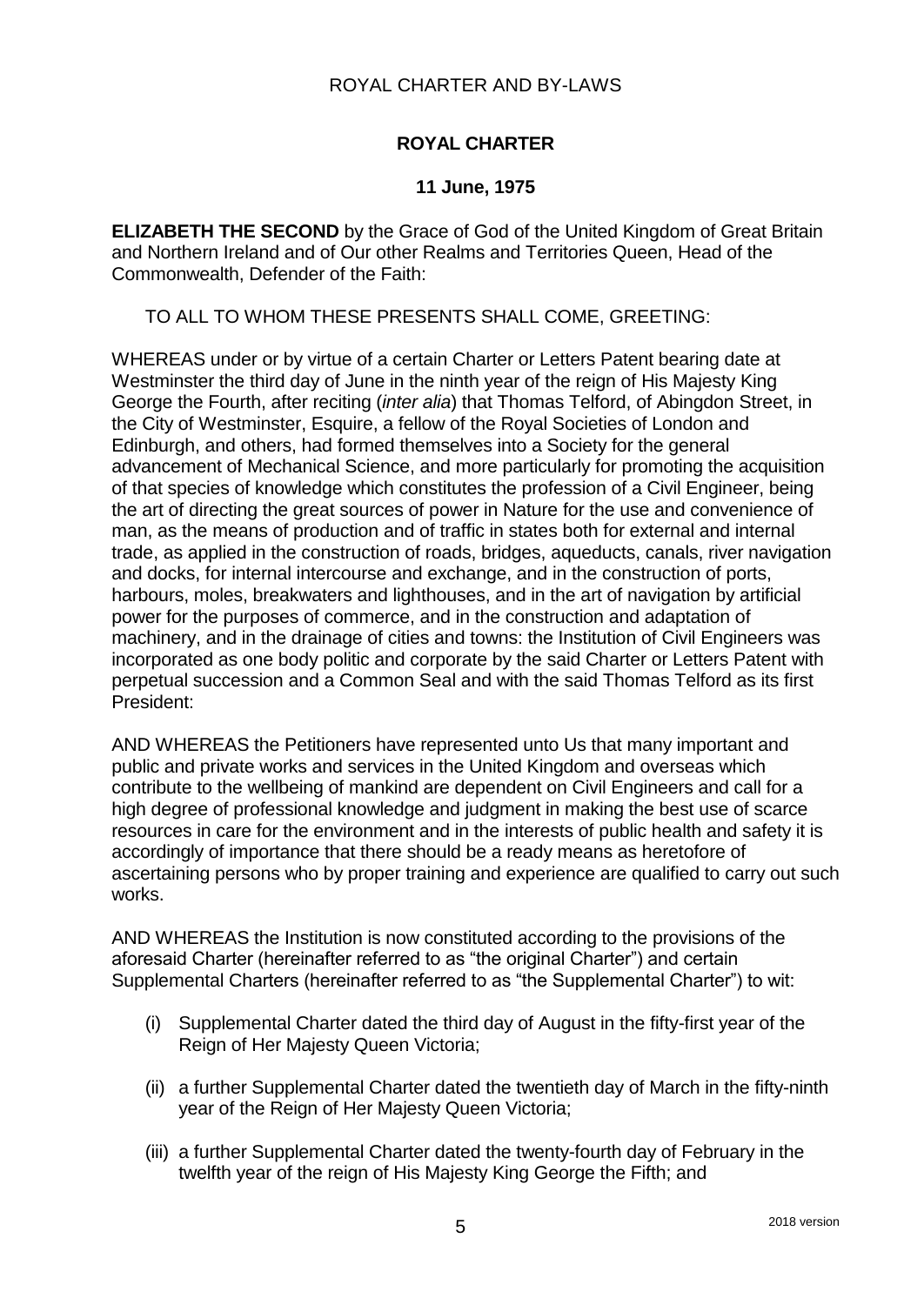(iv) a further Supplemental Charter dated the ninth day of August in the eleventh year of Our Reign.

AND WHEREAS the Institution has by an humble Petition represented unto Us that it now does actively carry out and continuously throughout its existence has carried out the main object of the original Charter and fostered and increased the knowledge of the art and science of the profession of Civil Engineering, yet time has overtaken many of the provisions of the original Charter and the Supplemental Charters and it is desirable for the better government of the Institution and the furtherance of its object that they should be revoked save with respect to the incorporation of the Institution and replaced by a Charter better fitted for the needs of this present time:

AND WHEREAS We are minded to accede to the prayer of such Petition:

NOW, THEREFORE, KNOW YE that We having taken the said Petition into Our Royal consideration, of Our especial grace, certain knowledge and mere motion have granted and declared and by these Presents for Us, Our Heirs and Successors are graciously pleased to grant and declare as follows:

- 1. The provisions of the original Charter (except in so far as they incorporate the Institution and confer upon it perpetual succession and a Common Seal) and the Supplemental Charters shall be and are hereby revoked, but nothing in this revocation shall affect the validity or legality of any act, deed or thing already done or executed thereunder.
- 2. The persons now members of the Institution and all such persons as may hereafter become members thereof and their successors shall for ever hereafter (so long as they shall remain such members) continue to be one body corporate and politic by the name of "The Institution of Civil Engineers" and by the same name shall as heretofore have perpetual succession and a Common Seal with power to break, alter and make anew the said Seal from time to time at their will and pleasure and by the same name shall and may implead and be impleaded in all Courts and in all manner of actions and suits and shall have power to do all other matters and things incidental or appertaining to a body corporate.
- 3. The object for which the Institution is constituted is to foster and promote the art and science of Civil Engineering.
- 4. There shall be a Trustee Board of the Institution (hereinafter referred to as "the Trustee Board") consisting of such number of members with such qualifications and to be elected or constituted as members of the Trustee Board in such manner and to hold office for such period and on such terms as to re-election or otherwise as the Bylaws for the time being of the Institution shall prescribe.
- 5. The government and control of the Institution, its property and affairs shall be vested in the Trustee Board subject to the provisions of these Presents and to the By-laws of the Institution. The business of the Trustee Board shall be conducted in such manner as the Trustee Board may from time to time prescribe.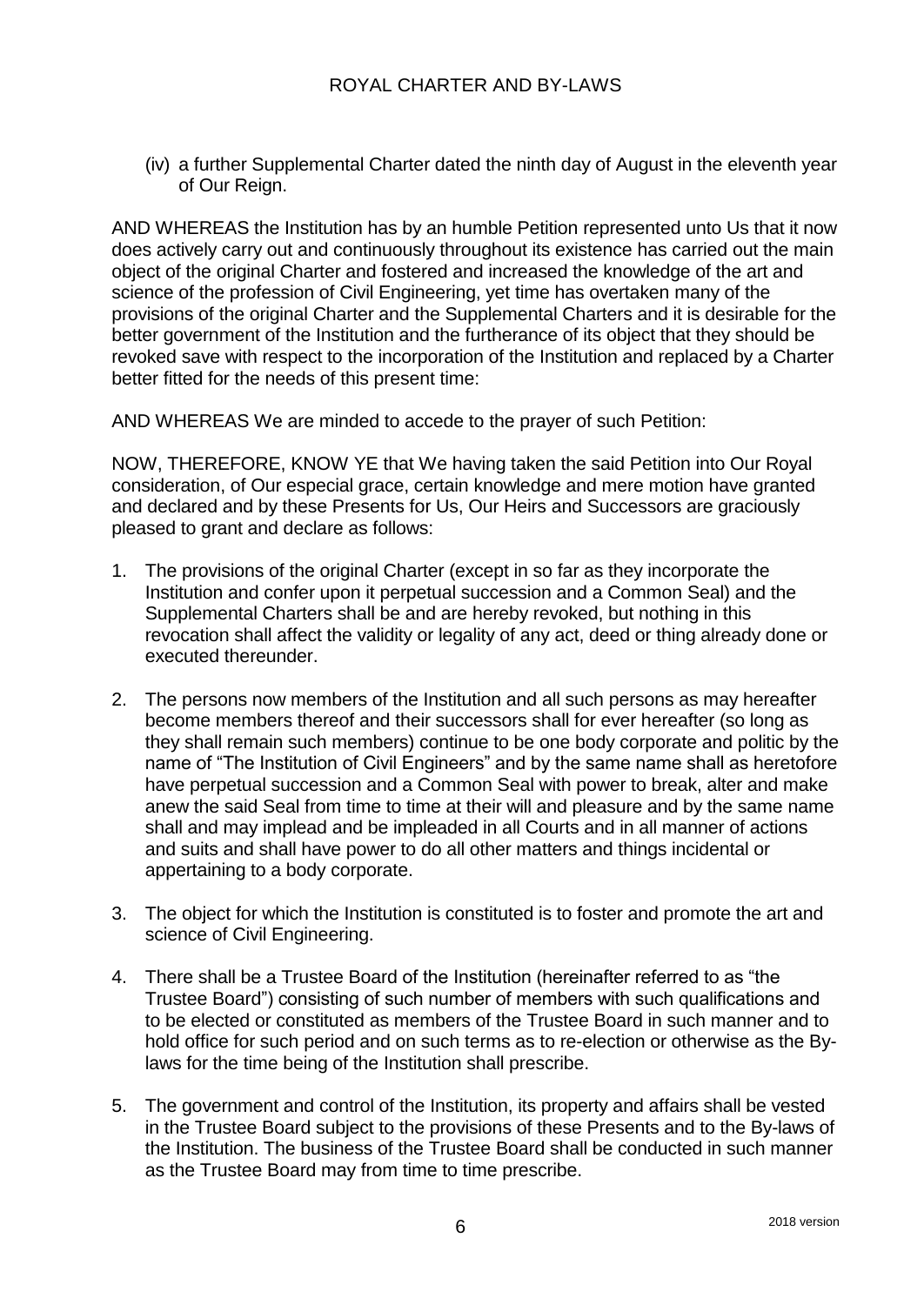- 6. The Institution shall have a President and such other Officers with such functions, tenure and terms of office as the By-laws of the Institution may prescribe. The revocation of the original Charter and the Supplemental Charters shall not affect the constitution of the Trustee Board, and all members of the Trustee Board and other Officers of the Institution shall remain in office as heretofore.
- 7**.** The Institution shall consist of: **(1)** Corporate Members which term shall include **(a)** Honorary Fellows who are Corporate Members **(b)** Fellows and **(c)** Members and **(2)**  Non-Corporate Members which term shall include **(a)** Technician Members and **(b)** Associate Members and such other grades of Non-Corporate Member as may be prescribed by the By-laws*.*
- 8**.** Each Honorary Fellow shall be entitled to the use of the designatory letters "Hon FICE", each Fellow the designatory letters "FICE", each Member and each Technician Member the designatory letters "MICE", each Associate Member the designatory letters "AMICE" and each Graduate the designatory letters "GMICE". Those Corporate Members who have satisfied the requirements of the Institution's Chartered Professional Review as prescribed by the Trustee Board from time to time (but no others) may describe themselves as Chartered Civil Engineers.
- 9. The qualifications, method and terms of admission, privileges and obligations including liability to expulsion or suspension of Corporate Members and of Non-Corporate Members shall be such as the By-laws and Regulations for the time being of the Institution shall prescribe.
- 10. The Trustee Board shall alone have power to decide conclusively respecting each person proposed for or seeking admission to any grade of membership or seeking transfer from one grade of membership to another of the Institution whether or not such conditions as are applicable have been fulfilled.
- 11. The property of the Institution shall be applied solely towards the object of the Institution as hereinbefore defined.
- 12. The members of the Institution shall have no personal claim on the property of the Institution and no portion of such property shall be paid or transferred to any person who at any time is or has been a member of the Institution provided that nothing herein contained shall prevent the payment in good faith of remuneration in return for any services rendered to the Institution or the reimbursement of out-of-pocket expenses properly incurred or prevent the giving of prizes or scholarships to members or prevent the payment of interest on money borrowed by the Institution from members at a rate not exceeding one per centum above the Bank of England's minimum lending rate.
- 13. The By-laws of the Institution shall be those of the Institution at the date of this Our Charter.
- 14. The Institution may by resolution passed in accordance with the procedure prescribed by the By-laws by not less than two-thirds of the Corporate Members voting thereon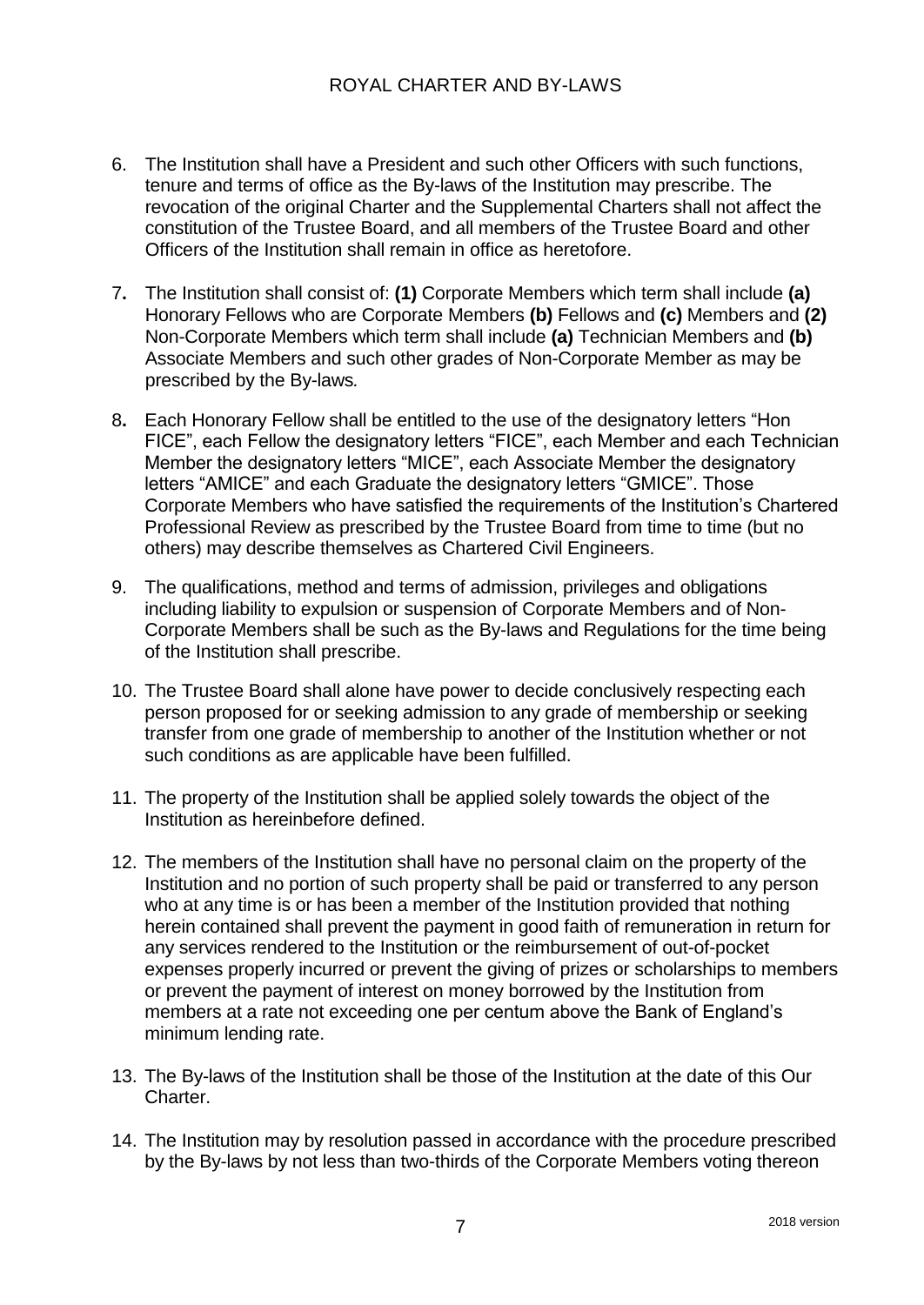from time to time make such By-laws of the Institution as to it shall seem requisite and convenient for the regulation, government and advantage of the Institution, its members and property and for the furtherance of the object and purposes of the Institution and from time to time revoke or amend any By-law or By-laws heretofore made so that the same be not repugnant to these Presents. Provided that no such By-law, revocation or amendment shall take effect until the same has been allowed by the Lords of Our Most Honourable Privy Council of which allowance a Certificate under the hand of the Clerk of Our said Privy Council shall be conclusive evidence.

- 15. The Trustee Board may by resolution passed at any meeting by not less than twothirds of the members of the Trustee Board present (or deemed by the By-laws to be present) and voting (being an absolute majority of the whole number of the members of the Trustee Board) and confirmed by not less than two-thirds of the Corporate Members voting thereon in accordance with the procedure prescribed by the By-laws amend or add to this Our Charter and such amendment or addition shall when allowed by Us, Our Heirs or Successors in Council become effectual so that this Our Charter shall thenceforward continue and operate as though it had been originally granted and made accordingly. This provision shall apply to this Our Charter as amended or added to in manner aforesaid.
- 16. The Institution may enter into Agreements for the purpose of amalgamating with any kindred society provided that any such amalgamation is approved by a resolution passed by not less than two-thirds of the members voting thereon in accordance with the procedure prescribed by the By-laws and thereafter the members of such kindred society shall subject to such conditions as the Agreement may prescribe be members of the Institution. No Agreement entered into under this Article shall take effect until it shall have been submitted to and allowed by the Lords of Our Most Honourable Privy Council, of which allowance a Certificate under the hand of the Clerk of Our said Council shall be conclusive evidence.
- 17. The Trustee Board may by resolution passed and confirmed as required by Article 15 hereof surrender this Our Charter and any Supplemental Charter and wind up its affairs. Provided that no such resolution shall take effect unless and until We, Our Heirs or Successors in Council shall think fit to accept such surrender on such terms or conditions and subject to such modification (if any) as We or They shall think fit.
- 18. And We do hereby for Us, Our Heirs and Successors grant and declare that these Our Letters or the enrolment or exemplification thereof shall be in all things good, firm, valid and effectual according to the true intent and meaning of the same and shall be taken, construed and adjudged in all Our Courts and elsewhere in the most favourable and beneficial sense and for the best advantage of the Institution any misrecital, non-recital, omission, defect, imperfection, matter or thing whatsoever notwithstanding.

IN WITNESS whereof We have caused these Our Letters to be made Patent.

WITNESS Ourself at Westminster the eleventh day of June in the twenty-fourth year of Our Reign.

BY WARRANT UNDER THE QUEEN'S SIGN MANUAL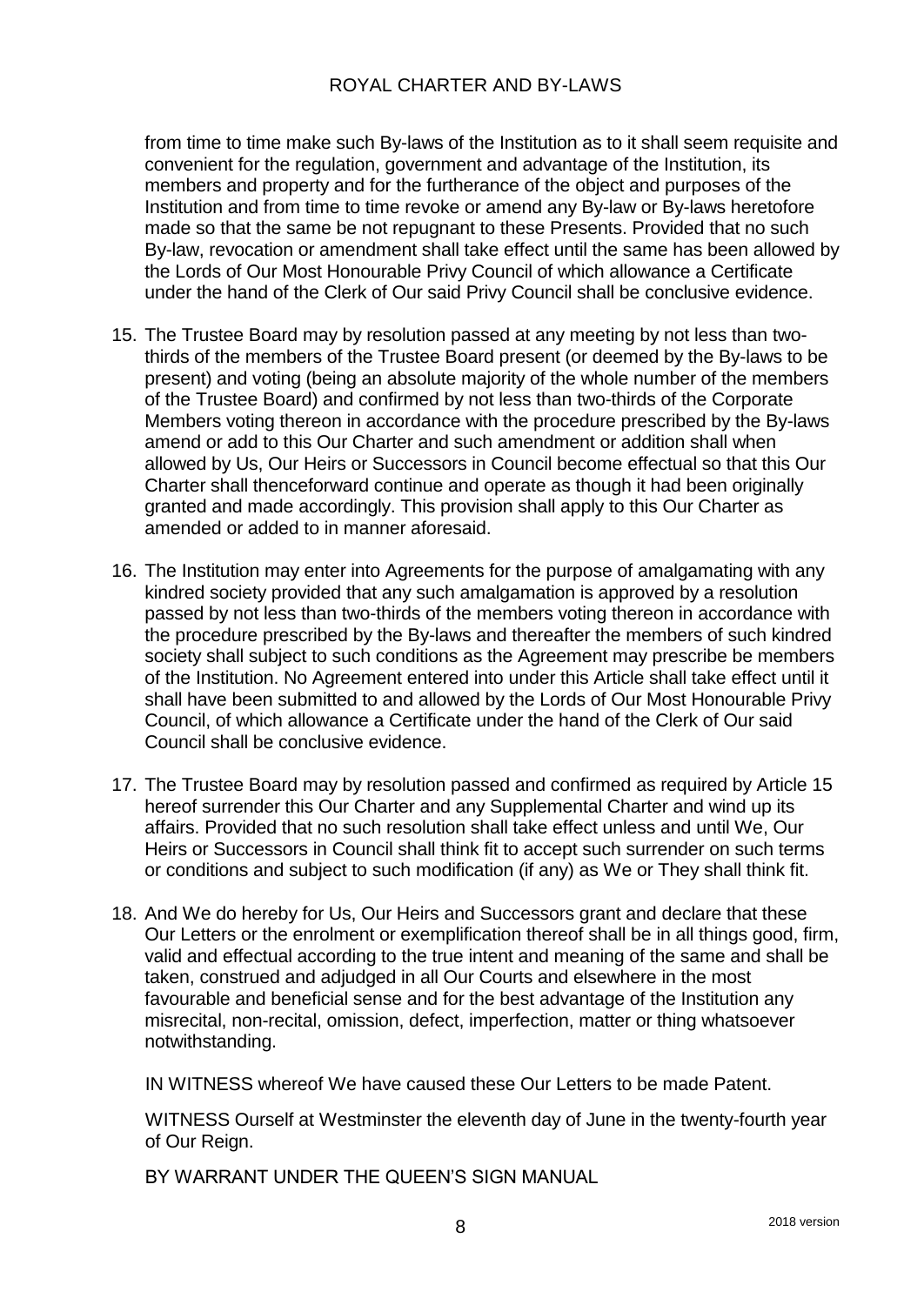# **BY-LAWS OF THE INSTITUTION OF CIVIL ENGINEERS**

As amended at a General Meeting of Corporate Members held on 11 June, 1974, and allowed by the Lords of Her Majesty's Most Honourable Privy Council on 11 June, l975, and by postal/electronic ballots of Corporate Members on 29 June, 1981, 28 June, 1982, 15 December, 1983, 30 July, 1984, 16 June, 1988, 24 January, 1989, 15 January, 1991, 8 April 1992, 7 April 1993, 13 April 1994, 3 April 1996, 2 June 1999, 31 July 2004, 1 June 2005, 1 June 2006, 1 June 2007, 1 June 2008, 1 June 2009, 1 June 2011, 1 June 2012, 1 June 2013, 1 June 2015, 1 June 2016, 1 June 2018 and allowed by the Lords of Her Majesty's Most Honourable Privy Council on 25 January, 1982, 27 October, 1982, 15 February, 1984, 6 February, 1985, 19 October, 1988, 18 December, 1989, 31 July, 1991, 19 March 1993, 4 August 1993, 11 March 1996, 6 January 1997, 8 February 2000*,* 18 June 2001, 1 January 2004, 1 October 2004, 14 November 2005, 19 December 2005, 30 October 2006 and 6 November 2007, 30 October 2008, 15 October 2009, 25 August 2011, 27 September 2012, 16 August 2013, 21 October 2015, 12 October 2016 and 10 October 2018 respectively.

#### **Interpretation**

- **1** In these By-laws, if not inconsistent with the context:
	- **(1)** "2019 Session" means the Session of the Institution beginning at 00:00:01am on the first Tuesday in November 2019 and ending at midnight on the first Monday in November 2020.
	- **(2)** "Admission, Qualification and Training Regulations" means the Regulations made by the Trustee Board relating to the admission, qualifications and training of Members pursuant to By-law **3**.
	- **(3) "**The Charter" means the Royal Charter of the Institution granted in the year 1975 and any amendments allowed or Charters granted supplemental thereto.
	- **(4) "**Civil Engineer" means an individual who is engaged in the practice of Civil Engineering.
	- **(5)** "Civil Engineering" means all or any of those branches of engineering science the advancement of which is recognized by the Trustee Board as being within the object of the Institution as set forth in the Charter.
	- **(6) "**The Council" means the Council of the Institution.
	- **(7)** "Continuing Professional Development" means the systematic maintenance, improvement and broadening of knowledge and skill, and the development of personal qualities for the execution of professional and technical duties throughout a person's working life, and the keeping of accurate and thorough written records of such development in accordance with the provisions of Bylaw **91**.
	- **(8)** "Council Appointee Member" means a Member appointed to the Trustee Board by the Council pursuant to By-law **37**.
	- **(9)** "Disciplinary Regulations" means the Regulations made by the Trustee Board relating to all disciplinary matters relating to the conduct of Members pursuant to By-law **13**.
	- **(10)** "Effective Date" means 6 November 2018.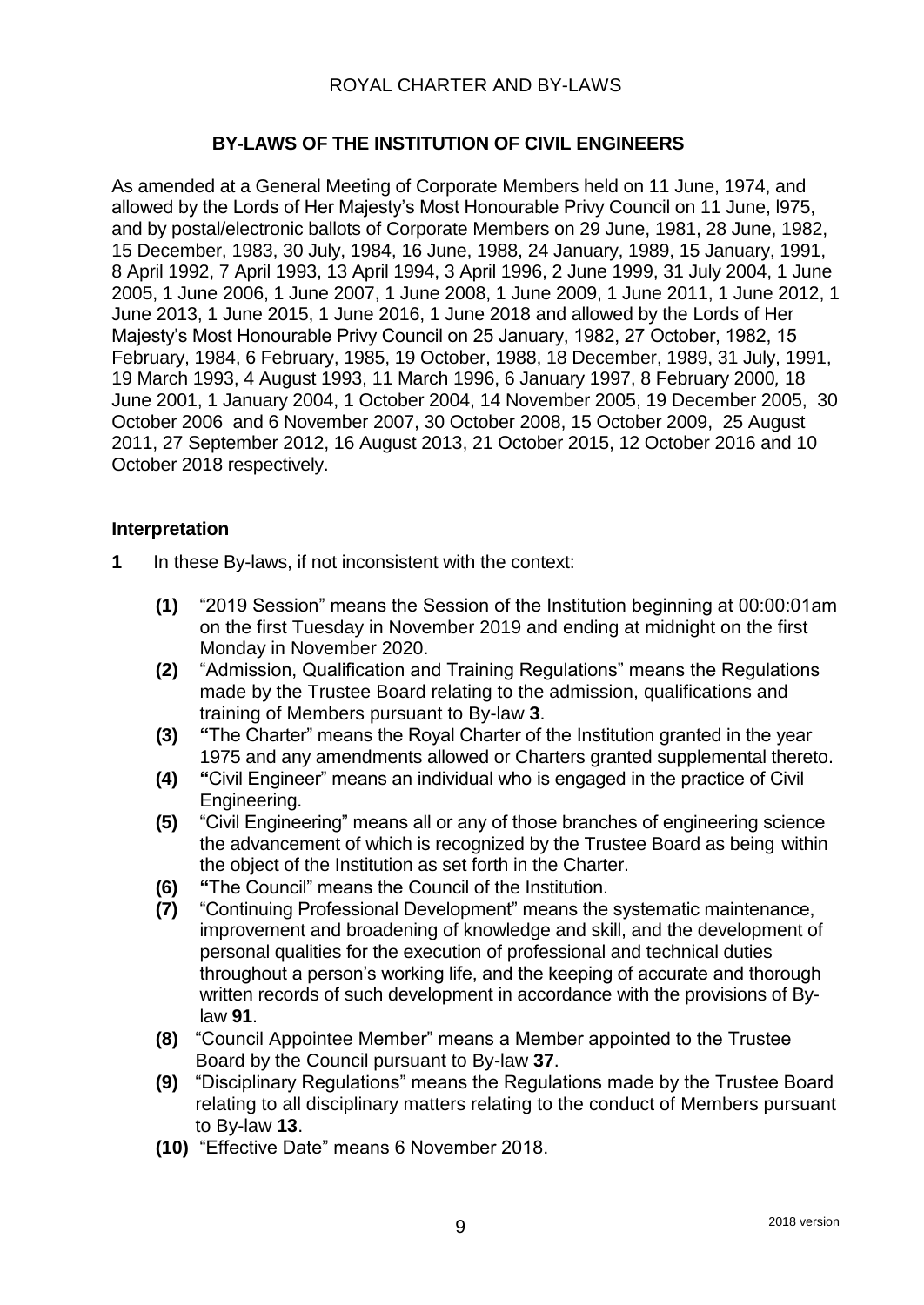- **(11) "**The Institution" means The Institution of Civil Engineers established on 2 January, 1818, and incorporated by Royal Charter on 3 June, 1828.
- **(12)** "International Area" means an association established by the Trustee Board as an International Area pursuant to By-law **56(1**).
- **(13) "**Member" means any person of any of the grades of member defined in By-Law **2** save where the context otherwise indicates.
- **(14) "**Month" means calendar month.
- **(15)** "Ordinary Member" means a Member who has been appointed to the Trustee Board pursuant to By-law **38**.
- **(16) "**Professionally Qualified" in relation to a member means a member who has satisfied the requirement prescribed in By-Law **10**.
- **(17)** "Region" means an association established by the Trustee Board as a Region pursuant to By-law **56(1**).
- **(18)** "Registered Address" means a member's address recorded in the Roll.
- **(19) "**Regulations" means Regulations made by the Trustee Board pursuant to Bylaw **53.**
- **(20)** "Roll of the Institution" or "Roll" means the definitive record of each member's name, address, grade of membership and other qualifications maintained by the Institution, including any such information recorded in electronic form.
- **(21) "**Rules" means Rules made by the Trustee Board pursuant to By-law **54***.*
- **(22) "**Secretary" includes any deputy or assistant secretary and any person appointed by the Trustee Board to perform the duties of the Secretary temporarily.
- **(23)** "Senior Vice President" means a Vice President of the Institution who has been nominated by the Council to be "Senior Vice President" of the Institution for the relevant Session.
- **(24)** "Session" means a session of the Institution being the period of time beginning at 00:00:01am on the first Tuesday in November in one calendar year and ending at midnight on the first Monday in November of the next calendar year.
- **(25)** "Special Resolution" means a resolution to amend, add to or surrender the Charter or to Petition for a Supplemental Charter or to make, revoke or amend By-laws or to amalgamate with any kindred society and for a Special Resolution a two-thirds majority of those Corporate Members voting thereon shall be required.
- **(26)** "Sub-division" means a sub-division of a Region, International Area or other association established by the Trustee Board pursuant to By-law **56**.
- **(27)** "Terms of Reference" means terms of reference made by the Trustee Board pursuant to By-law **55**.
- **(28)** "The Trustee Board" means the Trustee Board of the Institution.
- **(29)** "Voting Members" means Corporate Members, Technician Members and Graduate members, whose respective voting rights are described in By-Law **4(2)**.
- **(30)** Words importing the masculine gender include the feminine gender; and words in the singular shall include the plural, and words in the plural shall include the singular.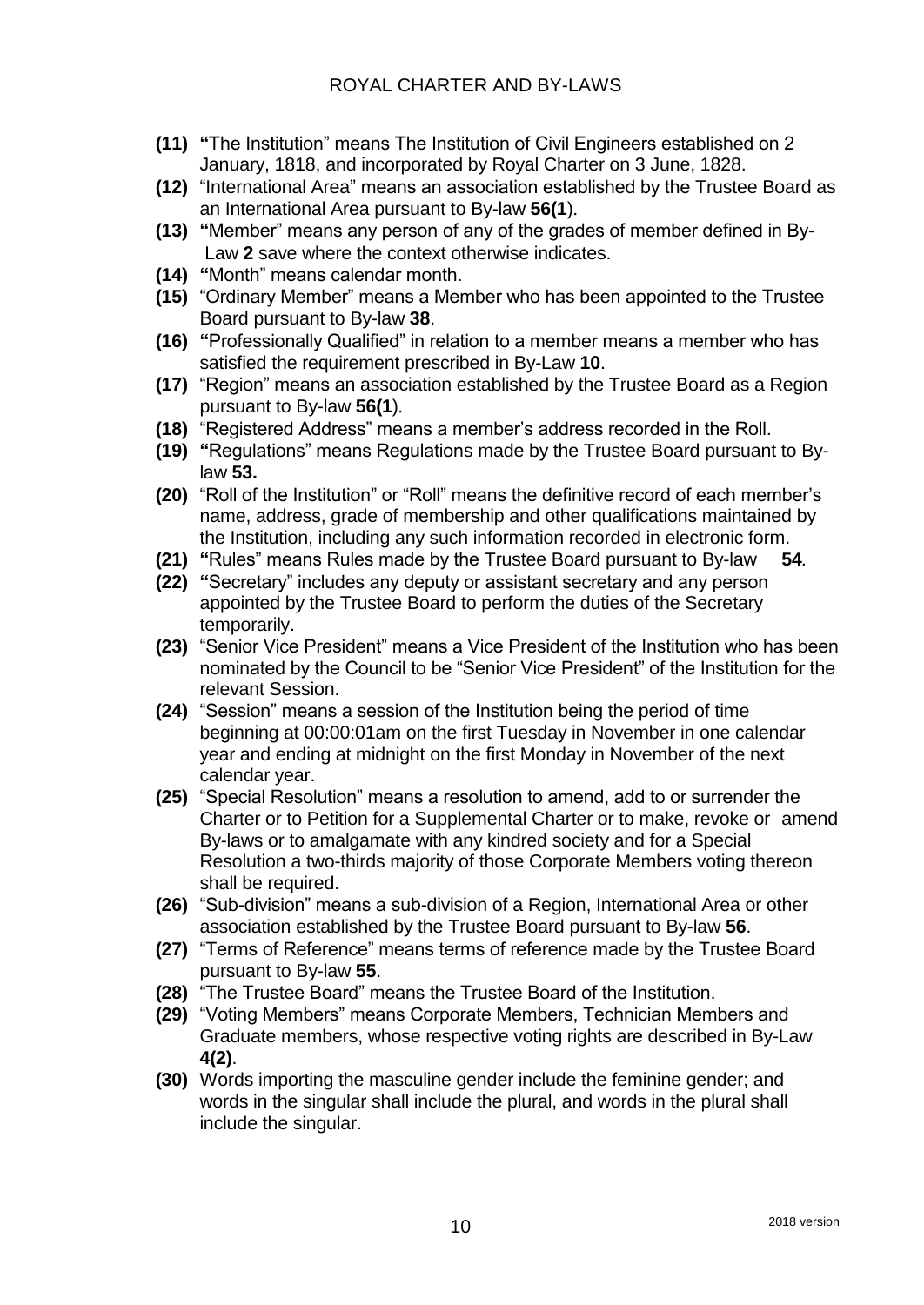#### **Constitution**

- **2** The Institution of Civil Engineers shall consist of:
- **(1)** Corporate Members who shall be:
	- (a) Honorary Fellows who prior to their election to that grade of membership were Members or Fellows
	- (b) Fellows
	- (c) Members
- **(2)** Non-Corporate Members who are Professionally Qualified who shall be: (a) Technician Members
- **(3)** Non-Corporate Aspiring Members who shall be:
	- (a) Graduates
	- (b) Students
- **(4)** Non-Corporate Special Members who shall be:
	- (a) Vice Patrons
	- (b) Honorary Fellows who are not Corporate Members
	- (c) Companions
	- (d) Associate Members
	- (e) Affiliate Organisations

The names of all Corporate Members and all such Non-Corporate Members shall be entered on the Roll of the Institution (hereinafter referred to as "the Roll"). All members changing their name shall inform the Secretary who shall amend the Roll accordingly. Members of all grades shall remain members of the relevant grade for as long as their names appear upon the Roll as such.

#### **Admission, Qualification and Training of Members**

**3** The admission of all persons to any grade of membership of the Institution shall be determined by the Trustee Board. The criteria and process for admission to all grades of membership are set out in the Admission, Qualification and Training Regulations (as may be amended or rescinded from time to time).

#### **Definition of the Voting Membership and Voting Rights**

**4 (1)** The Voting Members

Voting Members shall comprise:

- (a) Corporate Members
- (b) Technician Members
- (c) Graduate members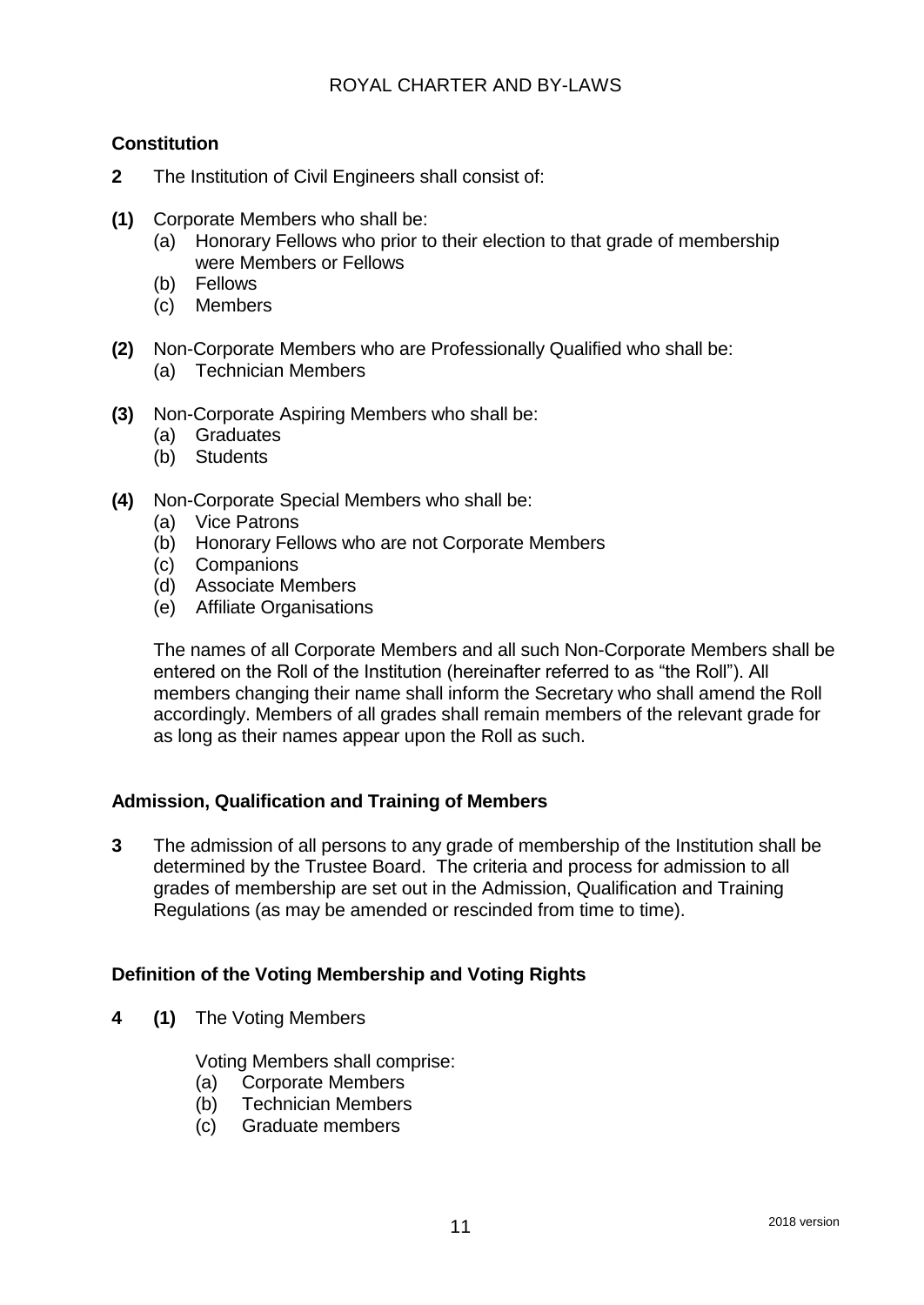**(2)** Voting Rights

#### (a) **Corporate Members**

Corporate Members shall be entitled to vote on all matters for which a vote of members is required by the Charter and By-laws.

#### (b) **Technician Members**

Technician Members may vote:

- (i) in elections of members to the Council
- (ii) on any resolution relating to subscriptions (By-law **14**) and
- (iii) on such other matters as the Council shall determine, provided that such matters do not require the approval of a Special Resolution or relate to the professional qualifications or professional conduct of members.
- (c) **Graduate members**

Graduate members (but no others) shall be entitled to vote in the election of Graduate members to the Council.

#### **Amalgamation Procedure**

**5** For the purpose of carrying into effect any amalgamation or union with the Institution of any other institution or body, whether incorporated or not, of engineers the objects of which comprise or include objects which are within the objects of the Institution, being an amalgamation or union approved by the votes of the Corporate Members in accordance with By-laws **74-76**, the Trustee Board shall, the consent of the Lords of Her Majesty's Most Honourable Privy Council being first had and obtained, notwithstanding anything in the other of these By-laws contained, give effect to the terms of such amalgamation or union as so approved and shall enter the names of the members of every grade of such other institution or body (other than Honorary Fellows thereof) on the Roll in accordance with such terms as Fellows, Members, Technician Members, Graduates, Students, Companions, Associate Members or Affiliate Organisations as such terms may require. Persons who in accordance with such terms are to be qualified to be elected into the grade of Honorary Fellow of the Institution shall for the purpose aforesaid be ipso facto qualified to be elected into such grade.

#### **Qualifying examinations**

**6** The Trustee Board may conduct examinations, or approve examinations in appropriate subjects to be conducted on its behalf for approved candidates for admission as Members, Associate Members or Technician Members*,* Graduates and Students.

The times and the place or places at which such examinations shall be held, the subjects which they shall comprise, the fees to be paid or deposited by candidates in respect of such examinations, and the conditions under which candidates may be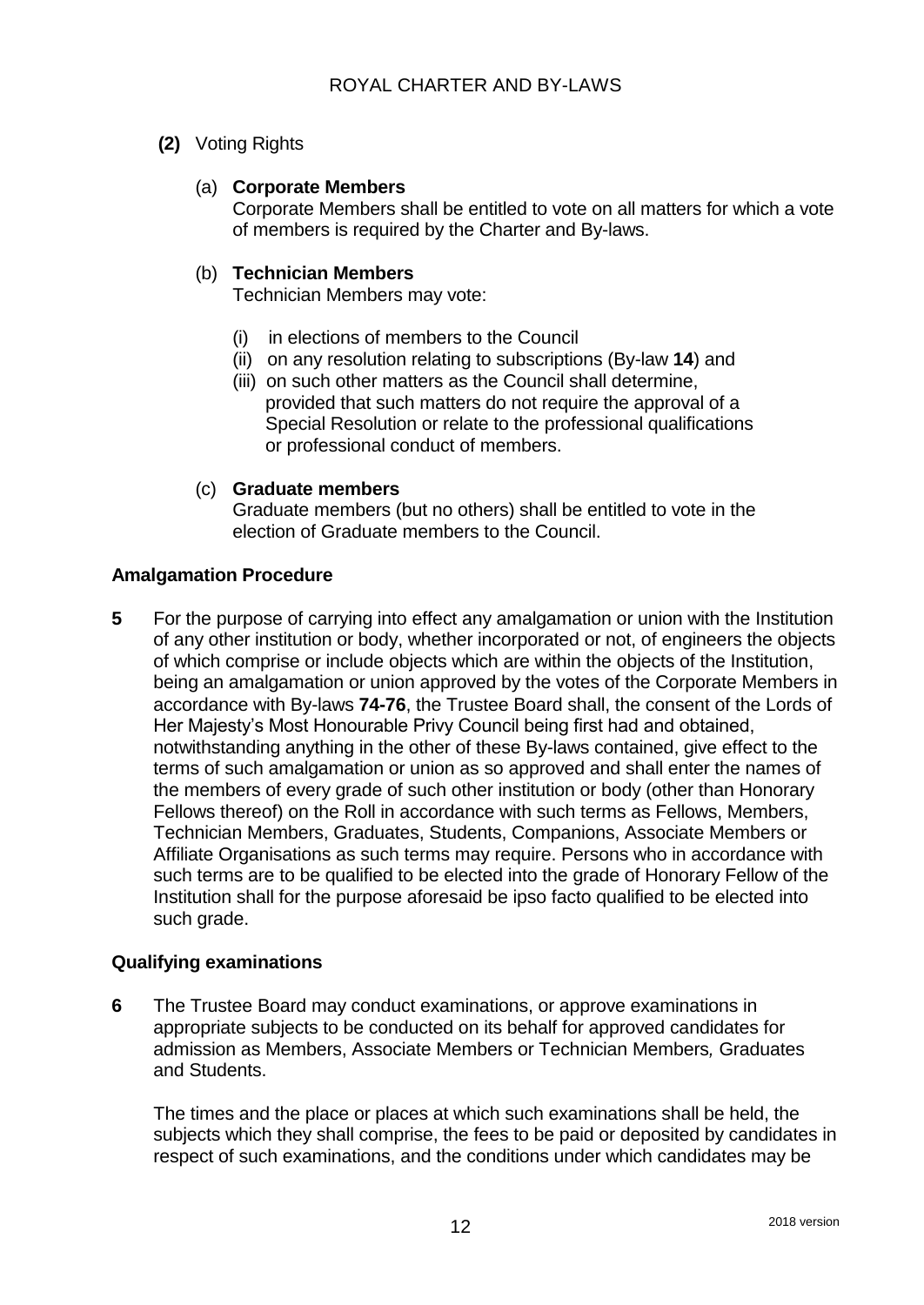admitted thereto shall be prescribed by the Regulations laid down by the Trustee Board.

- **7** The academic standards and other conditions for admission to all grades of membership shall be determined by the Trustee Board but subject always to the provisions of these By-laws.
- **8** For the purpose of By-Law **7** the Trustee Board shall have power to recognize such university degrees or other academic qualifications or tests as after scrutiny it may deem to satisfy its requirements as laid down in the Regulations and to withdraw such recognition if after scrutiny it deems the standard to be below that which is required.
- **9** A candidate otherwise qualified for Corporate Membership but not possessing an academic qualification satisfying By-laws **7** and **8** shall take a recognized form of academic test as described in the Rules laid down by the Trustee Board.

### **Professional Review**

- **10 (1)** Candidates for admission to the grades of Member and Technician Member shall: **(a)** be a civil engineer; and **(b)** be required to attend the Institution's Professional Review, or an equivalent arrangement approved by the Trustee Board. Candidates shall be required to meet such criteria as may be required by the Regulations laid down by the Trustee Board for the relevant grade of membership. Those candidates who satisfy these criteria shall be considered Professionally Qualified.
	- **(2)** The Trustee Board shall order the conduct of such Professional Reviews and arrange the time and place or places at which they shall take place, and determine the fees to be paid or deposited by the candidates in respect thereof. The Trustee Board shall appoint such qualified person or persons as it thinks fit to review the candidates and shall fix the remuneration to be paid to such person or persons.

#### **Designations**

- **11 (1)** All **(a)** Honorary Fellows **(b)** Fellows **(c)** Members **(d)** Technician Members **(e)** Associate Members and **(f)** Graduates may use the designatory letters of the grade of membership stated in accordance with the abbreviated forms described in the Charter.
	- **(2)** A Corporate Member entitled to use the designation Chartered Civil Engineer and practising in partnership with any person who is not so entitled under the title of a firm shall not use or authorize to be used after the title of such firm the designation Chartered Civil Engineer or Chartered Civil Engineers or describe or authorize the description of such firm in any way as Chartered Civil Engineers.
	- **(3)** A Corporate Member entitled to use the designation Chartered Civil Engineer practising or acting in a professional capacity under the title of, or as a director, officer or employee of, a company, whether such company shall be authorized or not to carry on the profession or business of a Civil Engineer in all or any of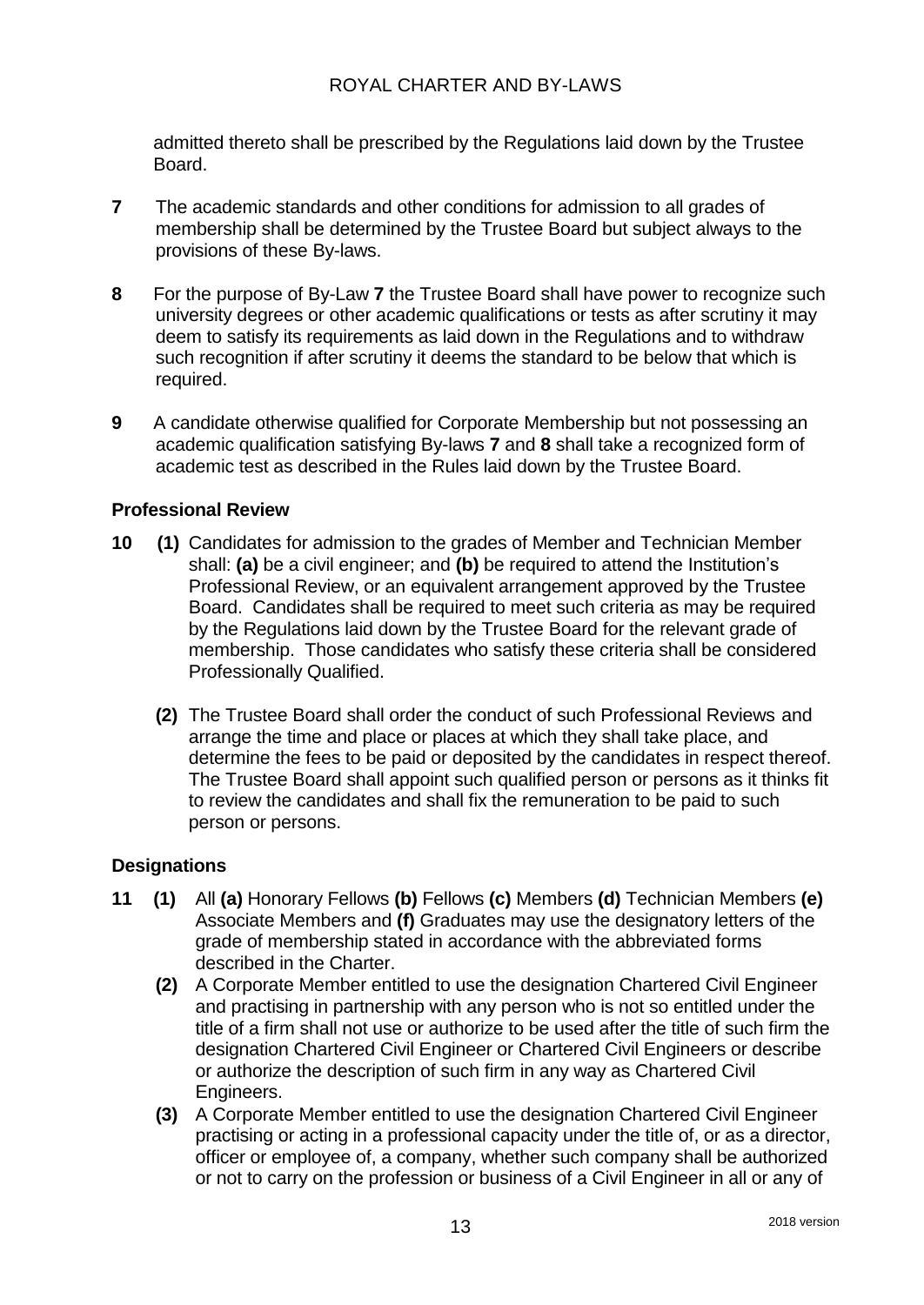its branches, shall not use or authorize to be used after the title of such company the designation of Chartered Civil Engineer or Chartered Civil Engineers, or describe or authorize the description of such company in any way as Chartered Civil Engineers.

#### **Professional Conduct**

- **12** No person who has ceased to be on the Roll is entitled to make use of any designation implying connection with the Institution. A member may not use a designation to which the member is not entitled.
- **13 (1)** All members are required to order their conduct so as to uphold the dignity, standing and reputation of the Institution and of the profession of civil engineering.
	- **(2)** No member shall act in a way that shall constitute "improper conduct" as defined in sub-paragraphs **(a)** to **(e)** below:
		- (a) any breach of the provisions of the Charter or of these By-laws or any Regulations or Rules or directions made or given thereunder; or
		- (b) failure to comply with the requirements imposed under Disciplinary Regulation **5** within the time limits prescribed; or
		- (c) failure to pay any fine or order for costs imposed under Disciplinary Regulation **5** within the time limits prescribed; or
		- (d) failure to pay an order for costs imposed under Disciplinary Regulation **6** within the time limit prescribed; or
		- (e) any other conduct which is unbefitting to a member.
	- **(3)** For the purpose of ensuring the fulfilment of the requirements of this By-law, the Trustee Board shall from time to time make (and shall be entitled to amend and rescind):
		- (a) Rules of Conduct which shall prescribe the standards of conduct required of Members, and such Rules of Conduct shall apply to, and shall be observed by, all Members; and
		- (b) Regulations which shall prescribe procedures for the conduct of disciplinary proceedings in respect of any complaint made against a Member for any action that is contrary or prejudicial to the aims, objects and interests of the Institution, or for conduct unbecoming of a Member, and such Regulations shall include powers to warn, reprimand, suspend or expel a Member and which shall conform to the principles of natural justice, and the Trustee Board may establish a Disciplinary Board, Professional Conduct Panel and such other committees as it sees fit for the conduct of such procedures.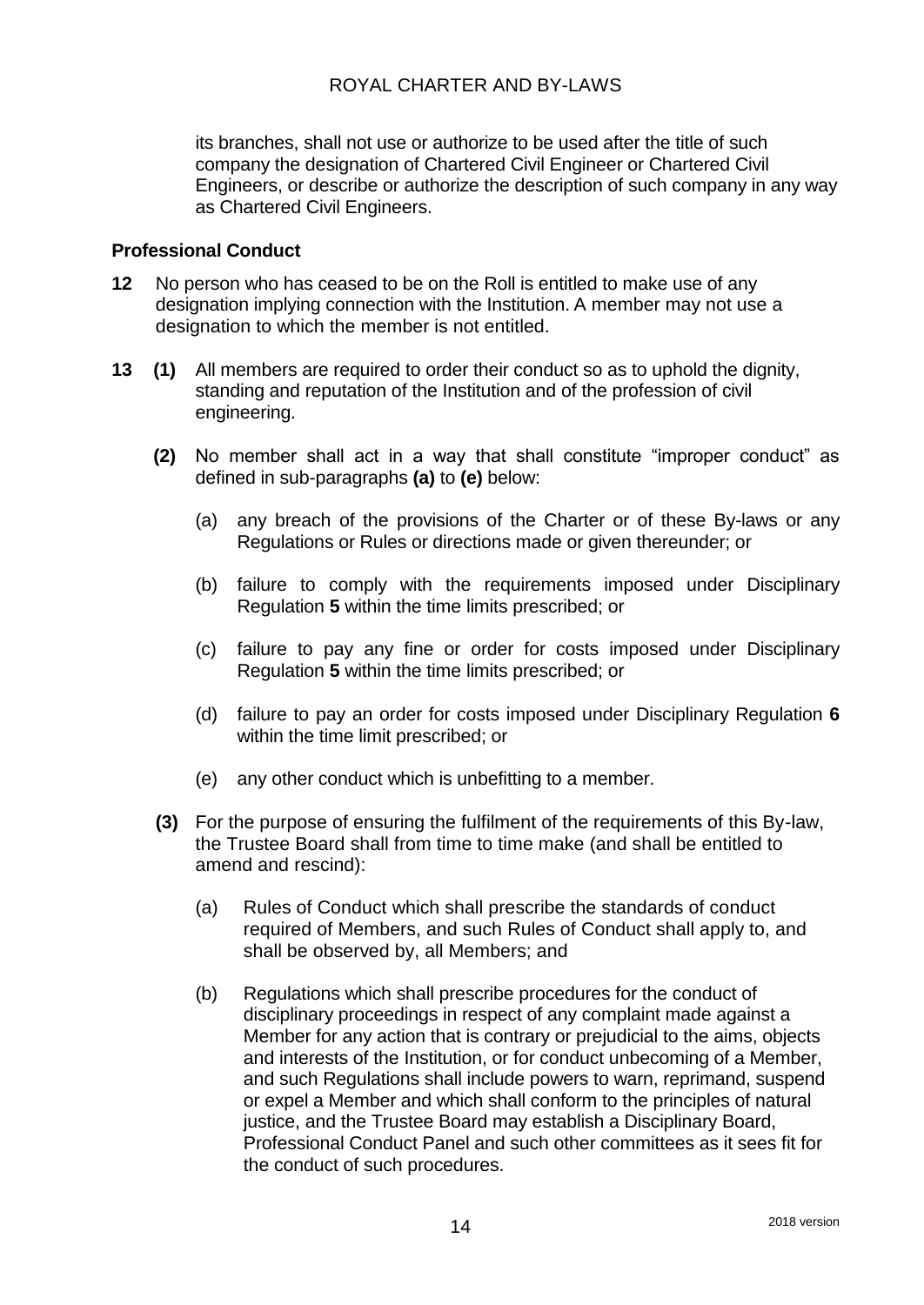The Trustee Board may also issue guidance on the interpretation and application of such Regulations or Rules of Conduct (as the case may be) or guidance on any other matter pertaining to the fulfilment of the requirements of these By-laws.

#### **Contributions to the funds**

- **14** The annual subscriptions, transfer and entrance fees, and life composition fees payable by members shall be at rates determined by resolution of the Trustee Board, provided that no increase in the rate of any such subscription or fee shall take effect unless:
	- **(1)** it is confirmed by resolution of the Voting Members approved in accordance with By-laws **74-76**; or
	- **(2)** the increased rate is not to take effect less than a year after the rate that it replaces took effect and it is not to exceed the subscription or fee that it replaces by more than 10%.

No more than three successive increases in the rate of any subscription or fee determined by the Trustee Board may take effect pursuant to paragraph (2) of this By-law.

- **15** All annual subscriptions shall be due on 1 January in each year for the year then commencing. The acceptance of an annual subscription from a person who has ceased to be a member shall not create any presumption as to membership of the Institution.
- **16** Honorary Fellows, whether Corporate Members or not, shall not be required to pay any subscription or fee.
- **17** Every member shall be liable for the payment of the annual subscription determined by the Trustee Board until the member's desire to resign has been signified to the Secretary in writing, the member having previously paid all arrears, including the subscription for the year current at the date of the notice, or until the forfeiting of the right to remain in, or be attached to, the Institution.
- **18** A member may not resign nor shall membership be forfeited in accordance with Admission, Qualification and Training Regulation **9** in any case where an allegation of improper conduct against the member has been received by the Professional Conduct Panel, or where the Professional Conduct Panel has reason to suppose that the member may have been guilty of improper conduct, or where an Order of Suspension has been made against the member pursuant to Disciplinary Regulation **5 (1)**, until all the proceedings against the member under the Disciplinary Regulations and these By-laws have been concluded (including any appeal).
- **19** Subject to By-law **18**, a member of any grade may by notice in writing to the Secretary resign membership of the Institution after payment of all sums due in respect of subscriptions or otherwise.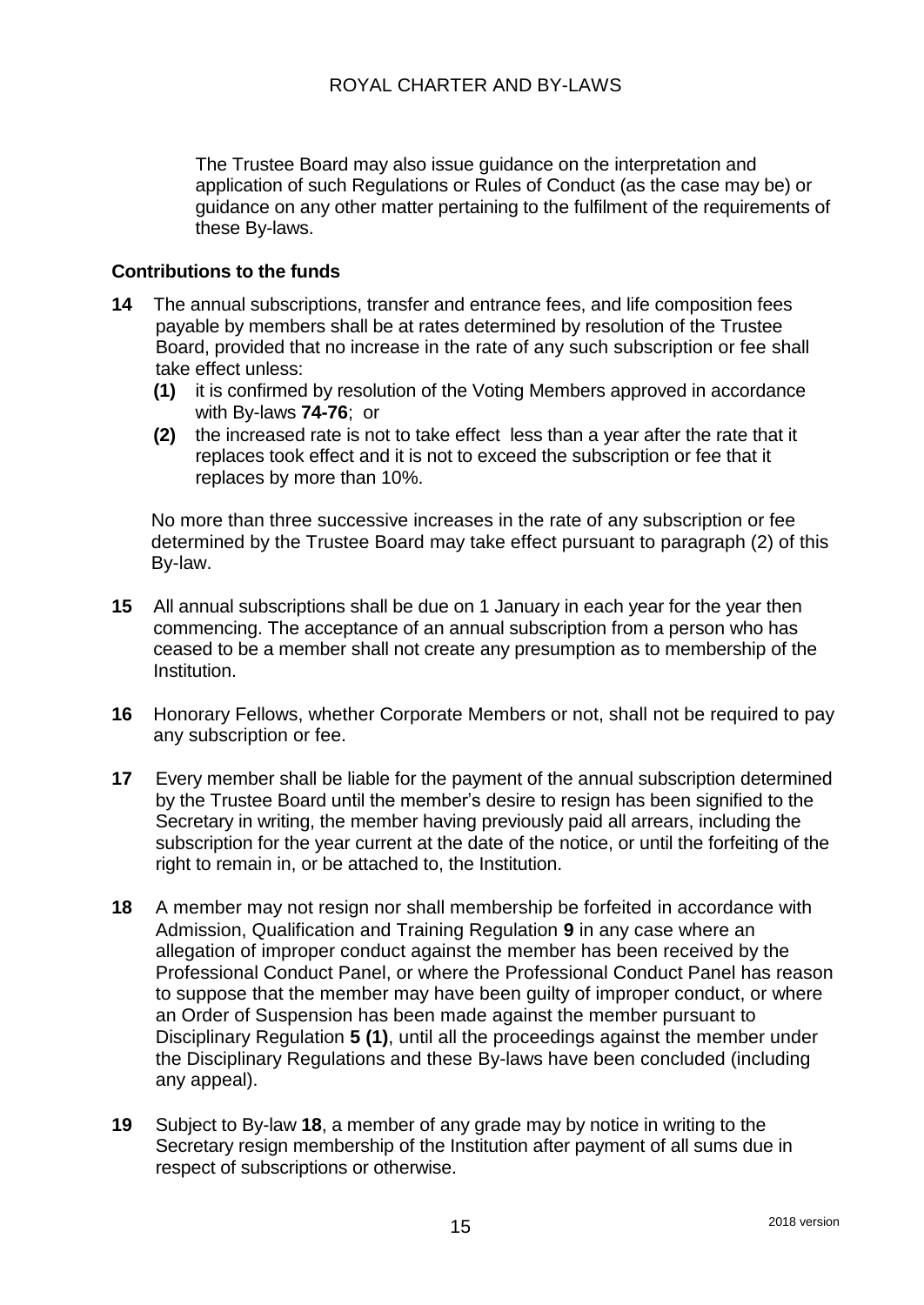- **20** Any member whose subscription for the current year shall not have been paid by 28 February, shall not be entitled to receive publications until one month after such subscription has been paid. An administration fee may be levied. A single reminder shall be sent by the Secretary drawing attention to the provisions of this By-law and of By-law **22.** The date of receipt of the first instalment under an agreed Direct Debit arrangement shall be deemed the date of payment for the purpose of this By-Law and of By-Law **22**.
- **21** The Trustee Board shall determine what portion (if any) of the composition, transfer and entrance fee shall be invested. The remainder of the fee, together with the income for the time being arising from the investments which the Trustee Board have made, or may make, out of moneys received in respect of composition, transfer or entrance fees, shall be appropriated to the current expenditure of the Institution. The Trustee Board may also, at any time, sell the whole or any part of such investments and appropriate the proceeds of such sales to such current expenditure.
- **22** The name of any member who has been sent a reminder in accordance with By-law **20** whose subscription remains unpaid on 30 April shall be removed from the Roll, but the Trustee Board shall have the power in exceptional circumstances to extend this date for any member.
- **23** Where the Trustee Board in its discretion considers that the advanced age and long period of membership of any member justifies its doing so, the Trustee Board may maintain the member's name on the Roll without payment of further subscriptions. The Trustee Board may also, where in its opinion it is desirable to do so, remit the whole or any portion of the annual subscription payable in any particular case or class of case.
- **24 (1)** All the moneys of the Institution not required to meet the current expenditure of the Institution may be invested in the purchase, or on the security, of any stocks, shares, debentures, debenture stock, land buildings or other property of any nature and in any part of the world, as the Trustee Board may determine, and the Trustee Board shall have power to vary such investments.
	- **(2)** The Trustee Board may:
		- (a) appoint as the investment manager for the Institution a person who it is satisfied after inquiry is a proper and competent person to act in that capacity and who is either:-
			- (i) an individual of repute with at least fifteen years' experience of investment management who is an authorised person within the meaning of the Financial Services Act 1986 or
			- (ii) a company or firm of repute which is an authorised or exempted person within the meaning of that Act otherwise than by virtue of  $s45(1)(i)$  of that Act.
		- (b)delegate to an investment manager so appointed power at the investment manager's discretion to buy and sell investments for the Institution on behalf of the Trustee Board in accordance with the investment policy laid down by the Trustee Board. The Trustee Board may only do so on terms consistent with this By-law.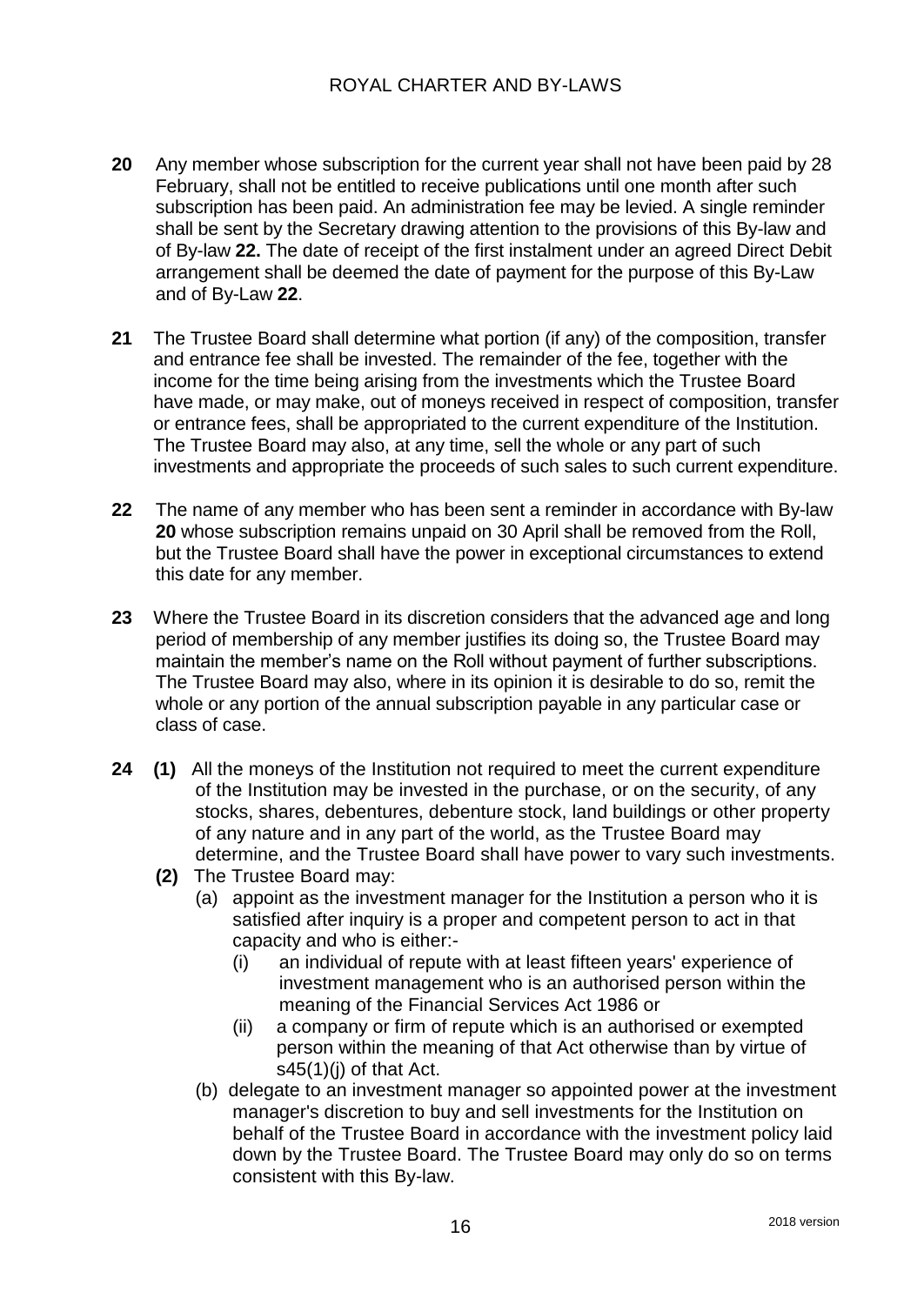- **(3)** Where the Trustee Board makes any delegation under this By-law it shall:-
	- (a) inform the investment manager in writing of the extent of the Institution's investment powers;
	- (b) lay down a detailed investment policy for the Institution and immediately inform the investment manager in writing of it and of any changes to it;
	- (c) ensure that the terms of the delegated authority are clearly set out in writing and notified to the investment manager;
	- (d) ensure that it is kept informed of, and reviews on a regular basis, the performance of its investment portfolio managed by the investment manager and the exercise by the manager of the manager's delegated authority;
	- (e) take all reasonable care to ensure that the investment manager complies with the terms of the delegated authority;
	- (f) review the appointment at such intervals not exceeding twenty four months as it thinks fit; and
	- (g) pay such reasonable and proper remuneration to the investment manager and agree such proper terms as to notice and other matters as the Trustee Board shall decide and as are consistent with this By-Law, provided that such remuneration may include commission fees and/or expenses earned by the investment manager if and only to the extent that such commission fees and/or expenses are disclosed to the Trustee Board.
- **(4)** Where the Trustee Board makes any delegation under this By-law it shall do so on the terms that:-
	- (a) the investment manager shall comply with the terms of the investment manager's delegated authority;
	- (b) the investment manager shall not do anything which the Trustee Board does not have the power to do;
	- (c) the Trustee Board may with reasonable notice revoke the delegation or vary any of its terms in a way which is consistent with the terms of this By-law; and
	- (d) the Trustee Board shall give directions to the investment manager as to the manner in which the investment manager is to report to the Trustee Board all sales and purchases of investments made on its behalf.
- **(5)** The Trustee Board may:-
	- (a) make such arrangements as it thinks fit for any investments of the Institution or income from its investments to be held by a corporate body which is incorporated in England or Wales (or which has established a branch or a place of business in England or Wales) as the Institution's nominee; and
	- (b) pay reasonable and proper remuneration to any corporate body acting as the Institution's nominee in pursuance of this By-law.

# **Reinstatement**

**25** The Trustee Board may if it finds good reason to do so, reinstate under such conditions as it may see fit, any person who has been a member and whose name has been removed from the Roll.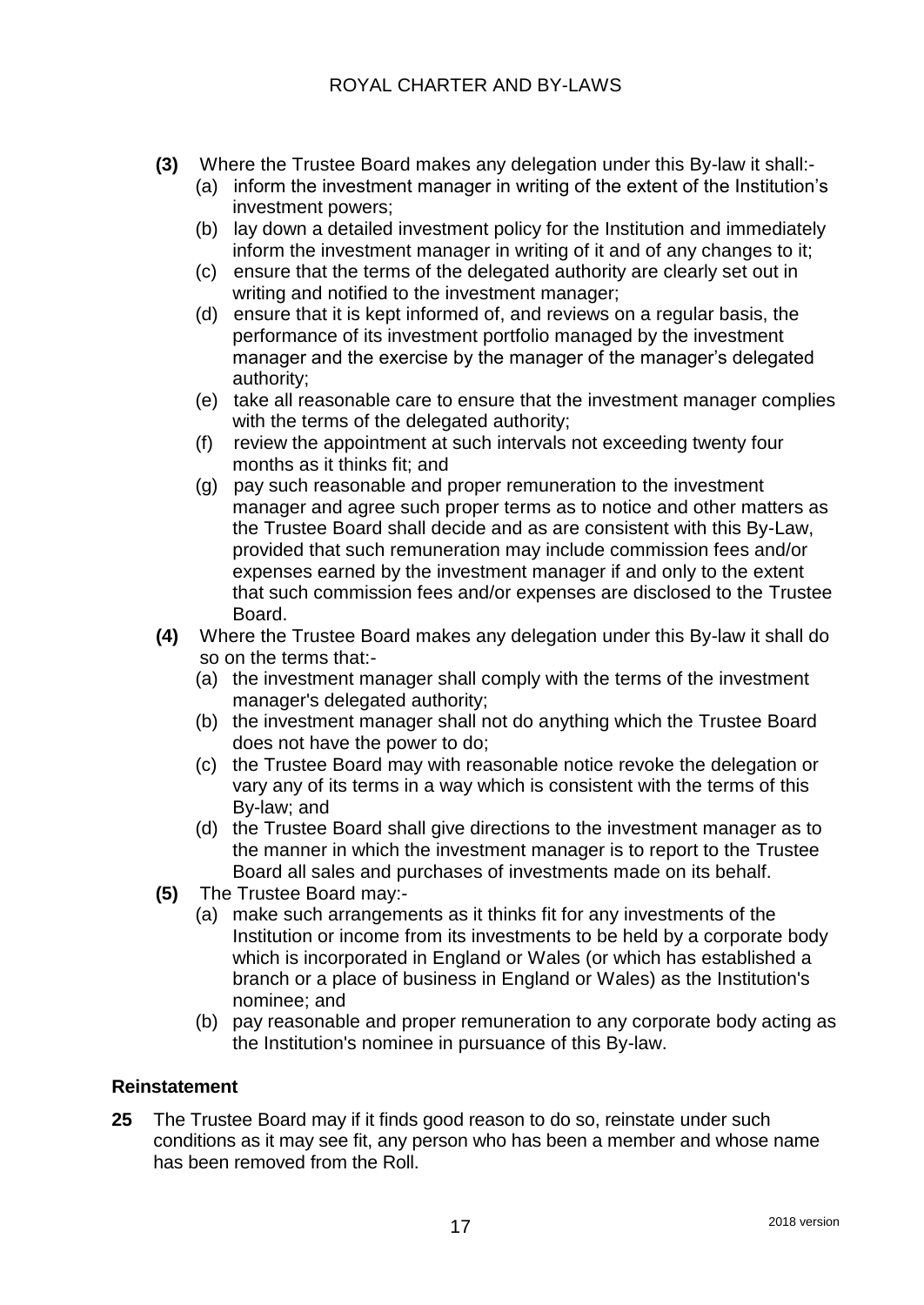### **The Officers**

**26** The Officers of the Institution shall be a President, not less than three nor more than seven Vice-Presidents and other members of the Trustee Board to be elected or nominated under these By-laws, who shall constitute the Trustee Board to direct and manage the concerns of the Institution; also a Secretary, and an Honorary Secretary, if there be one appointed. Such Officers shall be elected or appointed in the manner hereinafter directed.

#### **The Trustee Board**

- **27** In the 2019 Session and in each subsequent Session thereafter, the Trustee Board shall comprise the following members:
	- (1) The President;
	- (2) Vice Presidents of whom there shall be no fewer than three nor more than seven;
	- (3) Three Council Appointee Members; and
	- (4) One Ordinary Member.

The Trustee Board shall be competent to act notwithstanding any vacancy in its membership or defect in the appointment of its members.

- **28** The members of the Trustee Board for the Session beginning on the Effective Date shall comprise those persons who were elected by the "Council" of the Institution in existence prior to the Effective Date to serve on the executive board of the Institution that would have been constituted on the Effective Date (but for the adoption of these By-laws on the Effective Date).
- **29** Any person who is an employee of the Institution or who is prohibited by law from being a charity trustee shall not be eligible to be a member of the Trustee Board.
- **30** A year of office for the President (other than a President elected pursuant to By-law **42),** Vice-Presidents and other members of the Trustee Board shall commence at the beginning of the Session following their election and end at the beginning of the next following Session.
- **31** A President or Past-President who:
	- **(1)** being then the President, has held the office of President during the whole of the last preceding year of office, or
	- **(2)** having held the office of President for two consecutive years of office, last held that office less than three years previously shall not be eligible for election or reelection to the office of President.
- **32** No member may hold the office of Vice-President for more than three consecutive years of office unless during that period he/she is selected for consideration by the Trustee Board for election as President, in which event the Trustee Board may extend his or her maximum term to five consecutive years of office.
- **33** The order of seniority of the Vice-Presidents shall be decided by the Trustee Board.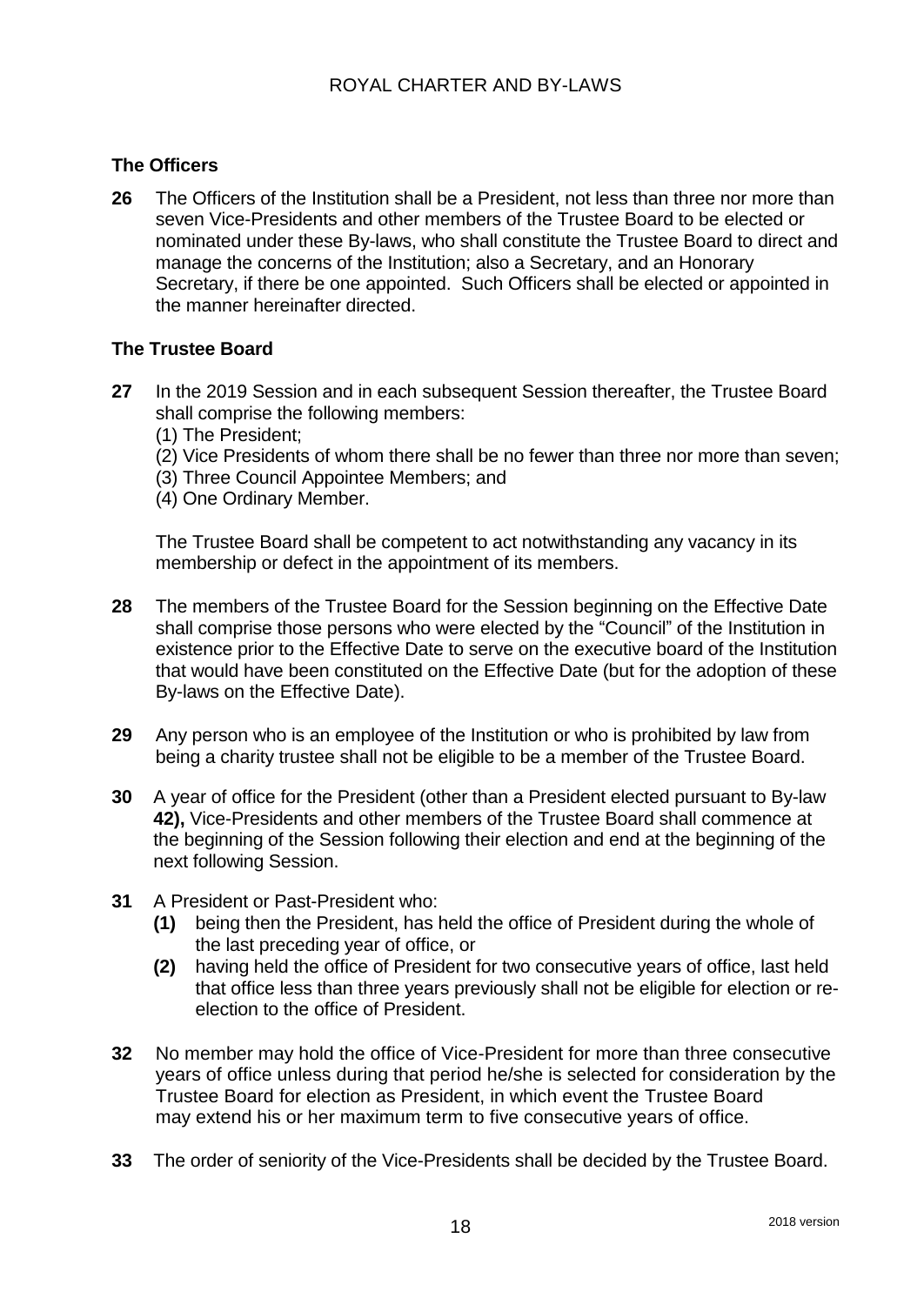- **34** No member shall be eligible for election to the Trustee Board otherwise than as President or as Vice-President:
	- **(1)** who has served nine years in all on the Trustee Board;
	- **(2)** who is serving the second of two consecutive terms on the Trustee Board at the date fixed by the Trustee Board for the receipt of nominations for the next Trustee Board election.
- **35** Except as provided for in By-law **32** each member of the Trustee Board including Vice-Presidents shall be elected for a term not exceeding three years nor less than one year.
- **36** In each Session, the Trustee Board shall recommend to the Council an eligible person to fill any vacancy that will arise on the Trustee Board as Vice President at the end of that Session. Such eligible person shall be deemed appointed to the Trustee Board upon such recommendation being approved by the Council. If the Council does not approve any such recommendation, the Trustee Board shall be entitled to recommend another eligible person or, in turn, other eligible individuals to the Council until that vacancy as Vice President has been filled. Such process of appointment of any eligible person to fill any vacancy on the Trustee Board as a Vice President shall take place and be notified to Members at least 12 weeks before the Annual General Meeting preceding that person's term of office as a Vice President.
- **37** In each Session, the Council shall notify the Trustee Board of the eligible person whom the Council is nominating to fill any vacancy that will arise on the Trustee Board as a Council Appointee Member at the end of that Session. Any such person must be a member of the Council at the time of their nomination and shall be deemed appointed to the Trustee Board upon such notification by the Council. The notification by the Council to the Trustee Board of an eligible person to fill any vacancy on the Trustee Board as a Council Appointee Member shall take place and shall be notified to Members at least 12 weeks before the Annual General Meeting preceding that eligible person's term of office as a Council Appointee Member. A Council Appointee Member may only remain a Council Appointee Member of the Trustee Board for so long as they remain a member of the Council.
- **38** In each Session, the Trustee Board shall recommend to the Council an eligible person to fill a vacancy that will arise on the Trustee Board as an Ordinary Member at the end of that Session. Such eligible person shall be deemed appointed to the Trustee Board upon such recommendation being approved by the Council. If the Council does not approve any such recommendation, the Trustee Board shall be entitled to recommend another eligible person or, in turn, other eligible persons to the Council until that vacancy as the Ordinary Member has been filled. Such process of appointment of any eligible person to fill any vacancy on the Trustee Board as the Ordinary Member shall take place and be notified to Members at least 12 weeks before the Annual General Meeting preceding that eligible person's term of office as the Ordinary Member.
- **39** Subject to By-laws **31** and **42**, in each Session, the Trustee Board shall recommend to the Council an existing Vice President to be the President of the Institution for the following Session. Such Vice President shall be deemed appointed as President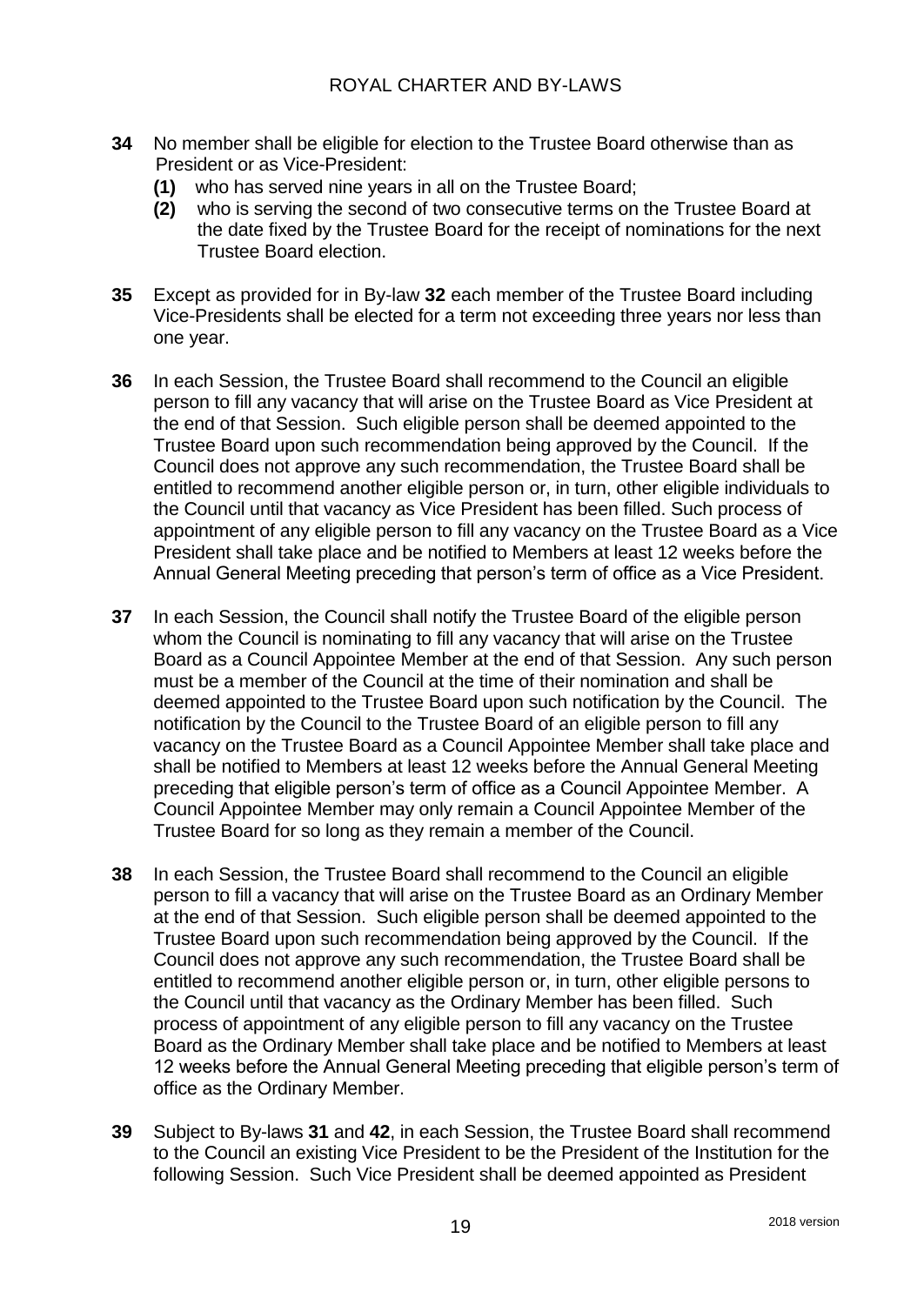upon such recommendation being approved by the Council. Any Vice President recommended by the Trustee Board shall be a Fellow and shall have given significant service to the Institution during their career. If the Council does not approve any such recommendation, the Trustee Board shall be entitled to recommend another eligible Vice President to the Council until the Council has approved a recommendation. Such process of appointment of an existing Vice President to be the President of the Institution for the following Session shall take place and the result shall be notified to the Members at least 12 weeks before the Annual General Meeting preceding that person's term of office as President.

**40** The members of the Trustee Board shall be appointed and shall hold office for such period and on such terms as to re-election and otherwise as may be specified in Terms of Reference promulgated by the Trustee Board. The Trustee Board may from time to time supplement, vary or rescind such Terms of Reference provided that no such supplementation, variation or rescission to such Terms of Reference shall in any way be repugnant to the Charter and these By-laws.

#### **Vacation of office**

- **41** The office of a member of the Trustee Board shall be vacated if the Corporate Members in General Meeting so resolve, or if notice is given in writing to the Trustee Board of the Trustee Board member's wish to resign and the Trustee Board accepts this resignation, or if the Trustee Board Member ceases to be a member of the Institution; it shall also be vacated if the Trustee Board member becomes bankrupt or of unsound mind and the Trustee Board resolve that it be vacated. Any such resolution shall be conclusive as to the fact and grounds of vacation stated in the notice.
- **42** In the event of the death or resignation of the President or the President elect, the Trustee Board shall elect for that office a member of the present Trustee Board or a member of a former Council.
- **43** The Trustee Board may at any time during its year of office fill any casual vacancy by appointing a member who is qualified for election to the office in which the vacancy has occurred. A casual vacancy shall arise:
	- **(1)** in the case of the death of a member of the Trustee Board or the vacation of office by a member of the Trustee Board for any other reason;
	- **(2)** in the case of a successful candidate for election to any office ceasing by death or otherwise to be a member after the last date for the return of voting papers; or
	- **(3)** if for any other reason any office shall not be filled by the election thereto of a duly qualified member.

Provided that in the case of any casual vacancy occurring among members of the Trustee Board elected or appointed under By-law **27,** who are not Corporate Members*,* the vacancy shall be filled by a Non-Corporate member who is qualified for election to the office in which the vacancy has occurred*.*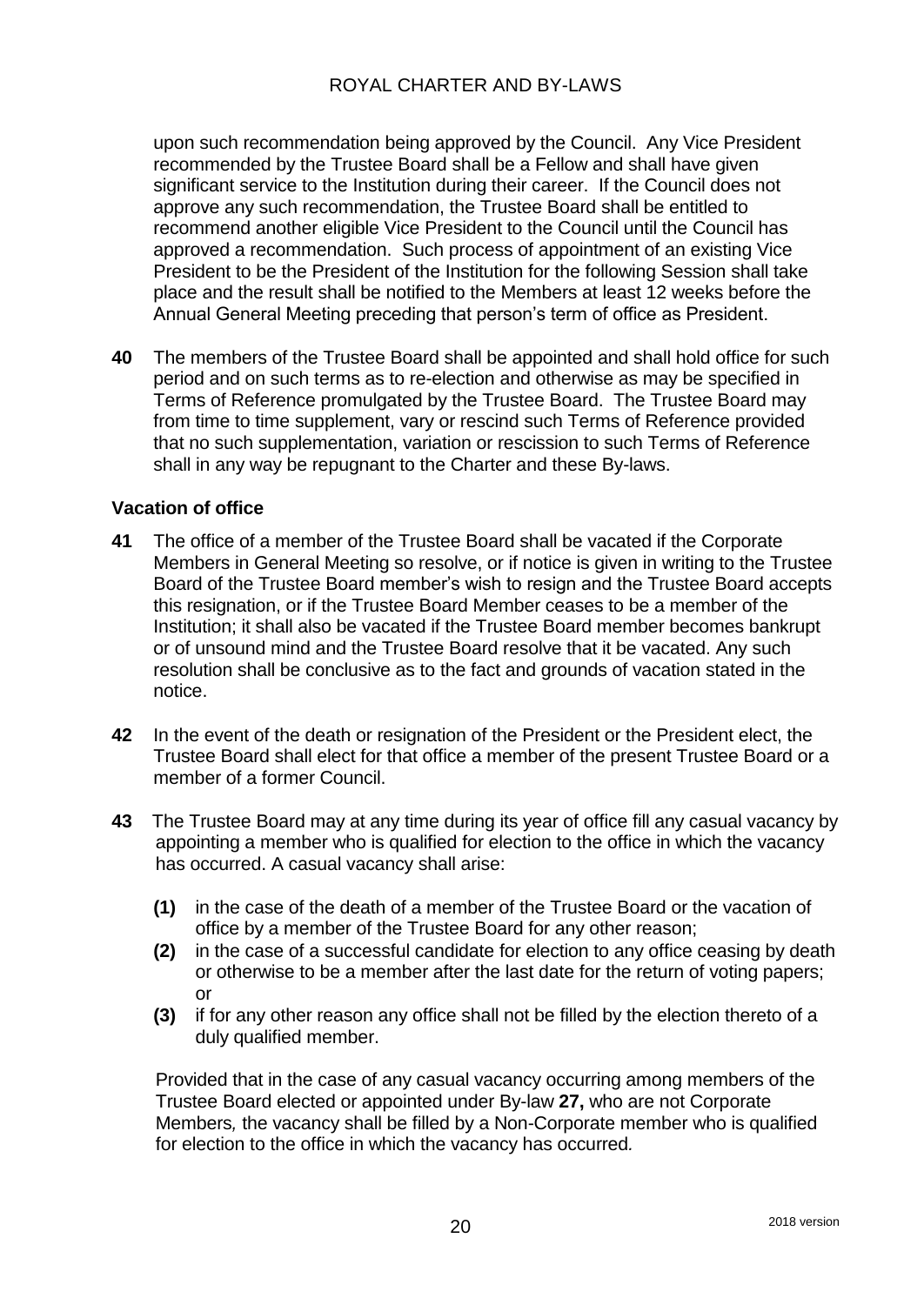#### **Powers and proceedings of the Trustee Board**

- **44** The government and control of the Institution, its property and affairs shall be vested in the Trustee Board, subject to the provisions of the Charter and these By-laws.
- **45** The decision of the Trustee Board on all matters dealt with by them in accordance with the provisions of the Charter, these By-laws and the Regulations and such resolutions as aforesaid, shall be final and binding on all members.
- **46** The Trustee Board shall meet as often as the business of the Institution may require. No resolution is to be voted on at any meeting of the Trustee Board (save for a resolution to call another meeting) unless a quorum is participating in that meeting. The quorum for the transaction of business at a meeting of the Trustee Board is:
	- (1) 50 per cent or more of the members of the Trustee Board; and
	- (2) the President, or in the President's absence, the Senior Vice President, being, in each case, present at that meeting of the Trustee Board.

For the avoidance of doubt, the President or Senior Vice President (as the case may be) shall not count for the purposes of determining whether 50 percent or more of the Members of the Trustee Board are present at a meeting as required by By-law **46(1)**.

- **47** A resolution shall be passed by the Trustee Board if a majority of the whole number of the members of the Trustee Board at the relevant time votes in favour of that resolution. In the case of an equality of votes, the Chairman shall have a second or casting vote.
- **48** If the Trustee Board so resolves, a person may participate in a meeting of the Trustee Board or a meeting of a committee of the Trustee Board by means of conference telephone, video link or similar form of communication equipment, provided that throughout the meeting all persons participating in the meeting are able to communicate interactively and simultaneously with all other participants in the meeting, and, if the chairman of the meeting so directs, notwithstanding the accidental disconnection or other breakdown of the means of communication during the meeting*.* A member of the Trustee Board participating in a meeting in this manner shall be deemed to be present at the meeting and shall be entitled to vote and shall be counted in the quorum.
- **49** The Trustee Board may delegate any of its powers to Committees consisting of members of the Institution, or members of the Institution and non-members. All such Committees shall conform to any directions that may be given to them by the Trustee Board and, subject to such directions, may regulate their procedure as they think fit.
- **50** In the event of the absence of the President and of all the Vice-Presidents, the meeting may elect any member of the Trustee Board to take the chair at the meeting.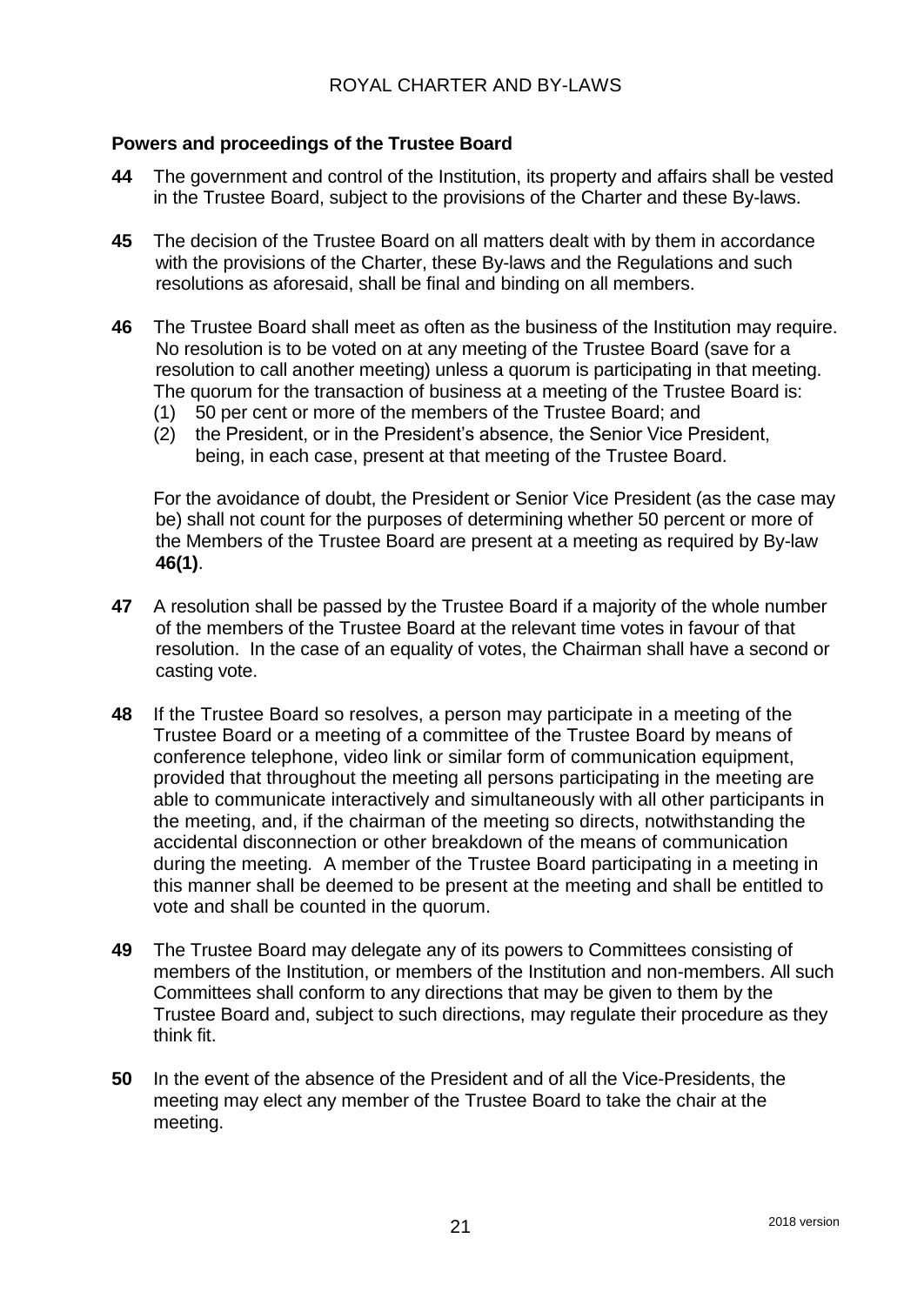- **51** An annual statement of the funds of the Institution, and of the receipts and payments during the last financial year, shall be made, under the direction of the Trustee Board, and, after having been verified and signed by the Auditors, shall be laid before the Annual General Meeting.
- **52** The Trustee Board shall draw up a yearly report on the state of the Institution, which shall be presented at the Annual General Meeting.
- **53** The Trustee Board may make, amend and rescind Regulations for the purposes specified in these By-laws, but so that the same be not repugnant to the Charter or these By-laws.
- **54** The Trustee Board may make, amend and rescind Rules for the better ordering of any matter referred to in these By-laws, other than matters to be governed by Regulations, or otherwise for the better government of the Institution and its affairs, but so that the same be not repugnant to the Charter, these By-laws or the Regulations.
- **55** The Trustee Board may make, amend and rescind Terms of Reference for the purposes specified in these By-laws (other than for purposes to be governed by Regulations or Rules), but so that the same be not repugnant to the Charter or these By-laws.

#### **Regions, International Areas and Sub-divisions**

- **56 (1)** The Trustee Board may establish associations in, and by reference to, regions and international areas in any parts of the world where in the opinion of the Trustee Board there is sufficient demand for such associations to be established to advance the objects of the Institution. Such associations shall be known as Regions or International Areas or by such other titles as the Trustee Board shall from time to time decide, and the Trustee Board may from time to time frame the constitutions, objects and rules of such associations in such manner that is not repugnant to the Charter, By-laws and Regulations of the Institution as the Trustee Board may decide. Every member shall be allocated to an association that is appropriate to their Registered Address and they may elect additionally or alternatively to belong to one or more other associations, but members shall only be eligible to vote and to hold office in one association, and if a member wishes to be eligible to vote and hold office in an association other than that to which they have been allocated by reference to their Registered Address they must first make an election to that effect in such manner as the Trustee Board shall from time to time stipulate. Any election so made will continue to have effect until it is withdrawn or replaced by another election.
	- **(2)** The Trustee Board may also establish Sub-divisions within such associations by reference to smaller areas within the Region or International Area by reference to which the association exists, or by reference to discrete aspects of the art and science of civil engineering or such other criteria as the Trustee Board may decide. The Trustee Board shall frame the title, objects, constitution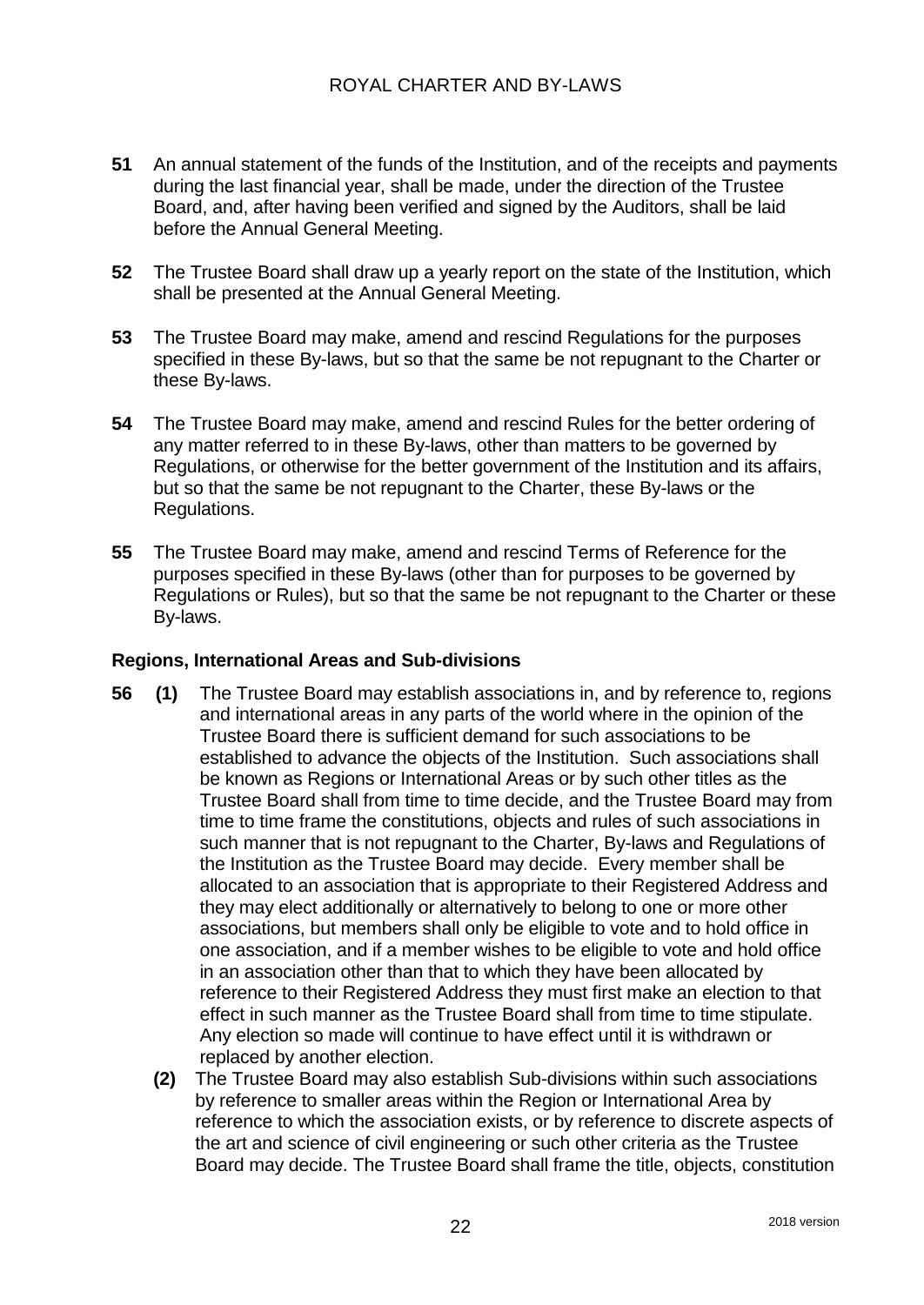and rules for each such Sub-division and shall have power to vary the same as it may deem fit subject always to the provisions of the Charter, By-laws and Regulations of the Institution. The Trustee Board may confer on any such Subdivision, either on its establishment or thereafter, such representation on the Trustee Board as it may think fit.

# **Council**

- **57 (1)** There shall be a Council of the Institution which shall have the right and responsibility first of tendering advice to the Trustee Board concerning the direction and strategy of the Institution and any other matter referred to it by the Trustee Board and, secondly, of communicating the representative views of the members of the Institution on these and other matters to the Trustee Board.
	- **(2)** The Council shall consist of such number of members, with such qualifications and be elected or constituted as such members of the Council and hold office for such period and on such terms as to re-election and otherwise as may be specified in Terms of Reference promulgated by the Trustee Board after consultation with the Council.
	- **(3)** The Council's procedures and proceedings shall be governed in accordance with the Terms of Reference promulgated by the Trustee Board after consultation with the Council.
	- **(4)** The Trustee Board may from time to time amend, vary or rescind any such Terms of Reference, provided that no such amendment, variation or rescission shall in any way be repugnant to the Charter or these By-laws.
- **58** For the Session beginning on the Effective Date, the Council shall comprise those members who were elected by the Corporate Members in the 2018 ballot of the Corporate Members to serve as members of the Council in the form of Council that existed immediately prior to the coming into force of these By-laws on the Effective Date.

#### **The Auditors**

- **59** The Trustee Board shall determine the procedures to be adopted for the investment and banking of the Institution's funds, and all withdrawals from the funds shall be authorized by the Trustee Board and effected by cheques or other authorizations signed by the Secretary or other persons authorized by the Secretary and approved by the Trustee Board.
- **60** An Auditor or Auditors shall be appointed by resolution of the Corporate Members at each Annual General Meeting to hold office until the next following Annual General Meeting. The Trustee Board may fill any casual vacancy in the office of Auditor. The Auditor or Auditors shall be a person or a firm eligible for appointment as a company auditor pursuant to Section 25 of the Companies Act 1989.
- **61** The Auditors shall have access at all reasonable times to the accounts of the pecuniary transactions of the Institution; and they shall verify and sign the annual statement of the accounts before it is submitted by the Trustee Board to the Annual General Meeting.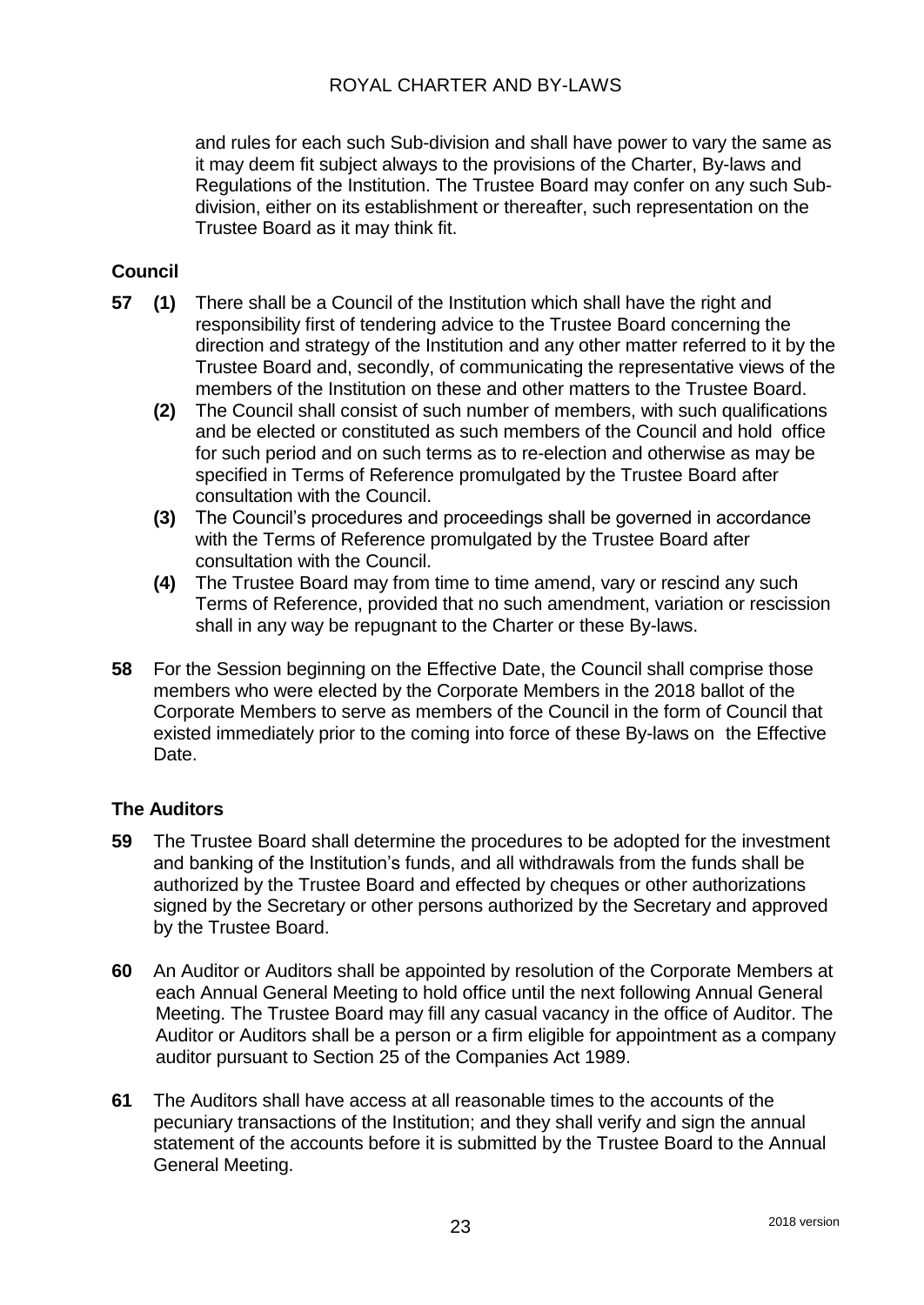# **The Secretaries**

- **62** The Secretary shall be appointed by the Trustee Board. The Trustee Board may also, from time to time, appoint an Honorary Secretary.
- **63** It shall be the duty of the Secretary, under the general direction of the Trustee Board*,* and either personally or through a duly appointed representative, to conduct the correspondence of the Institution; to attend meetings of the Institution, and of the Trustee Board, and of Committees; to take minutes of the proceedings of such meetings; to read the minutes of the preceding meeting and such communications as may be ordered to be read; to superintend the publication of such Papers as the Trustee Board may direct; to have charge of the Library; to direct the collection of the subscriptions and the preparation of the accounts of the expenditure of the funds and to present all accounts to the Trustee Board for inspection and approval; to engage, dismiss and be responsible for all persons employed by the Institution and to conduct all other ordinary business of the Institution.

### **The Seal**

**64** The seal of the Institution shall be affixed to such certificates, deeds and documents as require to be sealed, only in the presence of the President and the Secretary, or such other persons as they may respectively appoint in writing for the purpose; and the President and the Secretary or such other persons as aforesaid shall sign every instrument to which the seal of the Institution is so affixed in their presence.

#### **The Session and Meetings**

- **65** The Session of the Institution shall commence annually on the first Tuesday in November.
- **66** The meetings of the Institution shall be as follows:
	- **(1)** The Annual General Meeting;
	- **(2)** Special General Meetings, for the purposes and under the arrangements described in By-laws **-68-70**;
	- **(3)** Ordinary Meetings.
- **67** The Annual General Meeting of the Institution shall be held at such convenient time, not being more than 15 months from the previous Annual General Meeting, as may be fixed by the Trustee Board, at such hour as may be appointed by the Trustee Board, to receive and deliberate upon the Report of the Trustee Board on the state of the Institution, with the Annual Statement of the Accounts and the report of the Auditors thereon, to receive a report on the election of the Trustee Board and of the Council and to appoint Auditors. Notice of the Annual General Meeting shall be given not less than twenty-eight clear days before the date fixed for the Meeting and shall be sent to each member.
- **68** The Trustee Board may at any time call a Special General Meeting of members for a specific purpose relative to the direction and management of the concerns of the Institution, and the Trustee Board shall at all times be bound to do so on a requisition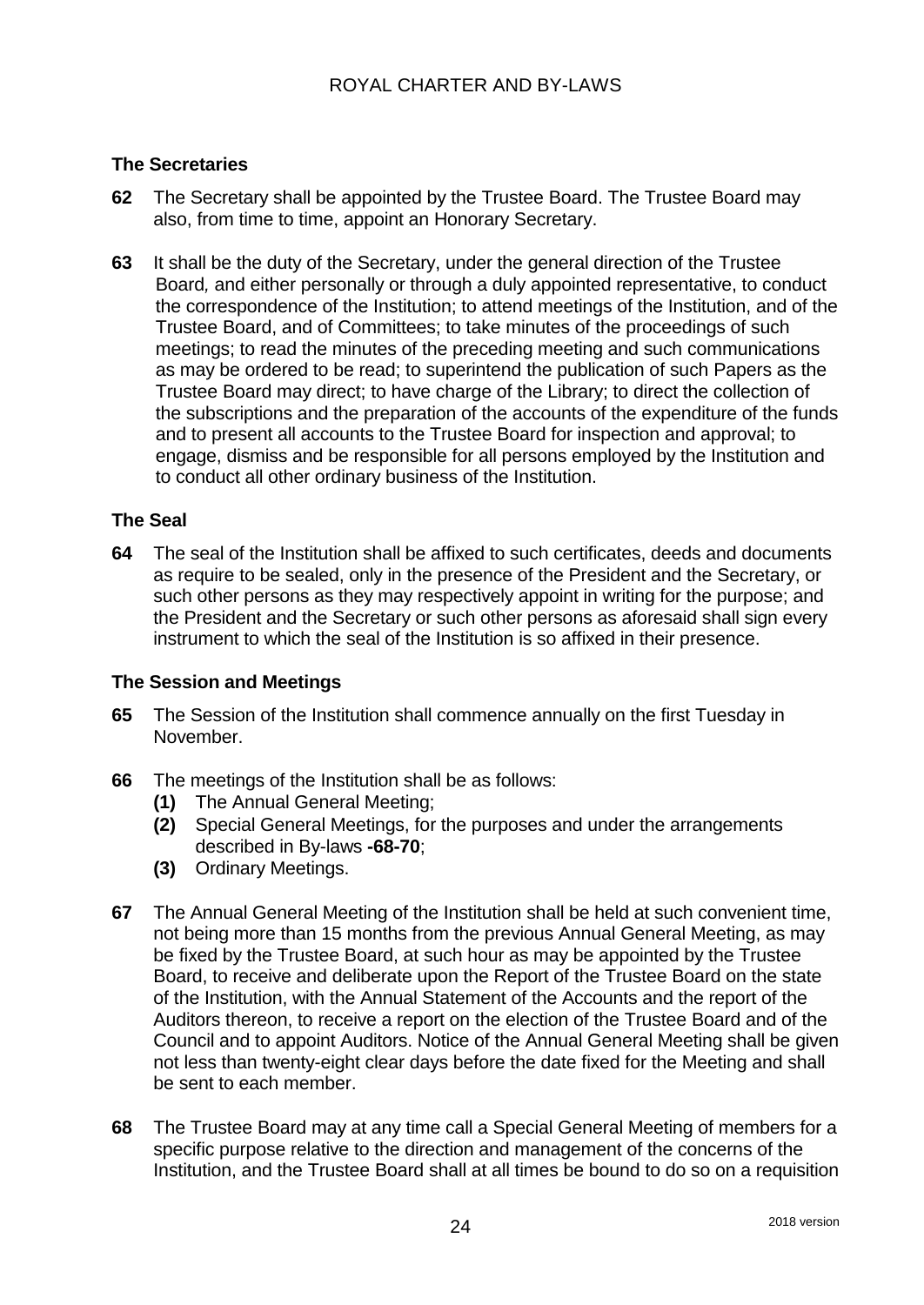in writing of sixty Corporate Members. Such requisition shall state the matters to be brought before and the resolutions (if any) to be moved at such Special General Meeting. If the Trustee Board do not within 40 days from the delivery of the requisition duly convene a meeting the requisitionists may do so.

- **69** At least fourteen clear days' notice specifying the place, the day and the hour of the meeting and the general nature of the business proposed to be transacted and the resolutions (if any) to be moved thereat shall be given of all Special General Meetings to those members whose addresses for the time being appear on the Roll, but only Voting Members (but in the case of Technician Members and Graduate Members subject to the limits imposed by By-Law **4(2)(b) and (c)**) shall be entitled to vote at a Special General Meeting.
- **70** No resolutions other than the resolutions as circulated in accordance with By-law **69** and no amendment or variation of any such resolution shall be proposed or voted upon at the meeting. Any resolution of a Special General Meeting which the Special General Meeting is competent to pass shall take effect subject to any contrary vote by the Voting Members voting pursuant to By-law **72**.
- **71** As soon as practicable after it is passed a resolution of a Special General Meeting, which the Special General Meeting is competent to pass, shall be considered by the Trustee Board which shall resolve either (1) to accept and, if required and subject to By-law **53**, to implement the resolution or (2) expeditiously, and in accordance with By-laws **74-76**, to put the resolution to a vote of the Voting Members entitled to vote thereon. The notice required by those By-laws shall be accompanied by a statement of the Trustee Board's reasons for not resolving to accept and implement the resolution of the Special General Meeting.
- **72** All proposals for amending, adding to or surrendering the Charter or for petitioning for a Supplemental Charter, for making, revoking or amending By-laws, made, amended or rescinded by the Trustee Board *,* shall be approved by the votes of the Corporate Members in accordance with By-laws **74-76,** whether or not the voting is preceded by a Special General Meeting.
- **73** In the event of the Trustee Board deeming it desirable that the votes of the Corporate Members on any matter should be taken into account the voting shall be conducted in accordance with By-laws **-74-76.**
- **74** For the purposes of By-laws **5, 14, 53, 71, 72** or **73** a notice, which may be in electronic form, containing particulars of the resolution or resolutions to be voted on shall be sent by the Secretary to each Voting Member entitled to vote thereon, together with instructions for voting, addressed to each such Voting Member at the address of such Voting Member for the time being appearing on the books of the Institution.
- **75** The notice shall indicate the date by which the members voting, which may be in electronic form, must be received back by the Secretary, which date shall not be less than thirty clear days from the date and time of issue of the notice.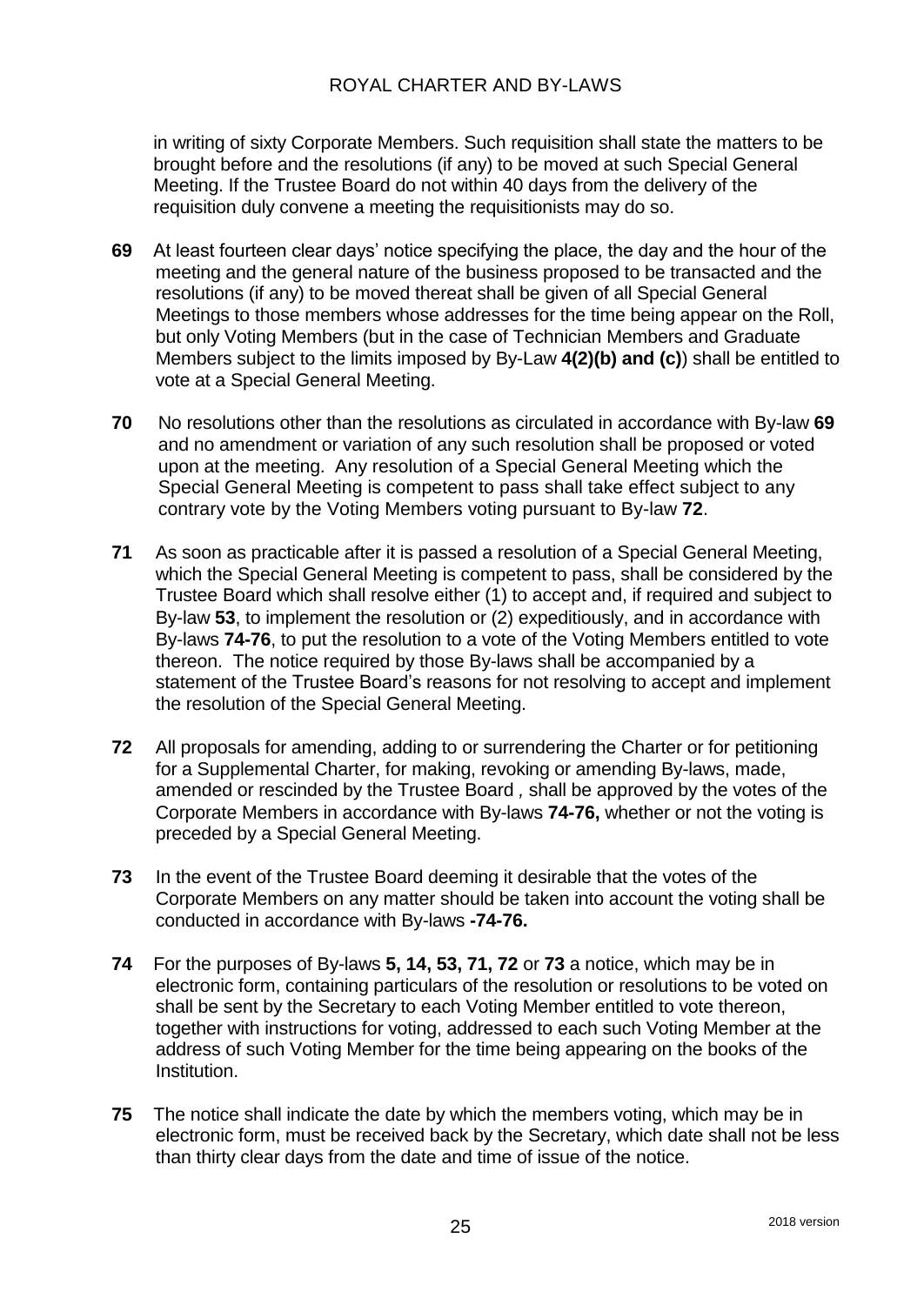**76** The votes recorded shall be counted under arrangements approved by the President, and the results shall be announced to the members as soon as possible thereafter.

A resolution (other than a Special Resolution) shall be deemed to be approved if a simple majority of those Voting Members who vote are in favour of it.

- **77** The Ordinary Meetings shall be held on such Tuesdays and other days, and at such hours, as may be appointed by the Trustee Board.
- **78** Each member of whatever grade shall have the privilege of introducing strangers to be present at Ordinary and other meetings of the Institution, subject to such detailed provisos as may be laid down by the Trustee Board.
- **79** No question shall be discussed, or motion be made, at any Ordinary Meeting, relative to the direction and management of the concerns of the Institution, such direction and management being vested in the Trustee Board, subject to the provisions of the Charter and these By-laws, and of the resolutions of Special General Meetings.

#### **Notices and Communications**

- **80 (1)** A notice or any other communication may be sent by the Institution to any member of any grade either personally or by sending it pre-paid through the post (whether as a separate communication or with one of the publications of the Institution) addressed to such member at the address appearing in the Roll of the Institution or by electronic means pursuant to paragraphs (3) to (6) of this By-law.
	- **(2)** Any notice or communication sent by pre-paid post shall be deemed to have been served ten days after it has been posted and the class of mail used for posting shall be chosen with due regard to the address of the member and the subject of the notice or communication, and in proving such posting it shall be sufficient to prove that the notice or communication or the packet containing it was properly addressed, pre-paid and delivered to the carrier.
	- **(3)** Any member may notify the Institution of an address for the purpose of his receiving electronic mail from the Institution on the understanding that use of that e-mail address is to be limited to the purposes for which consent has been given. If a member so notifies the Institution of his address the Institution may satisfy its obligation to give, deliver or send to him any notice or other document by:
		- (a) sending it to him at that address by such form of electronic mail as the Trustee Board may from time to time determine; or
		- (b) publishing such notice or other document on a website and notifying him by electronic mail to that address that such notice and other document has been so published, specifying the address on the website on which it has been published, the place on the website where the notice or other document may be accessed and (if any such notice relates to a meeting of the Institution) stating (i) that the notice concerns a notice of a meeting of the Institution, (ii) the date, time and place of the meeting and (iii) whether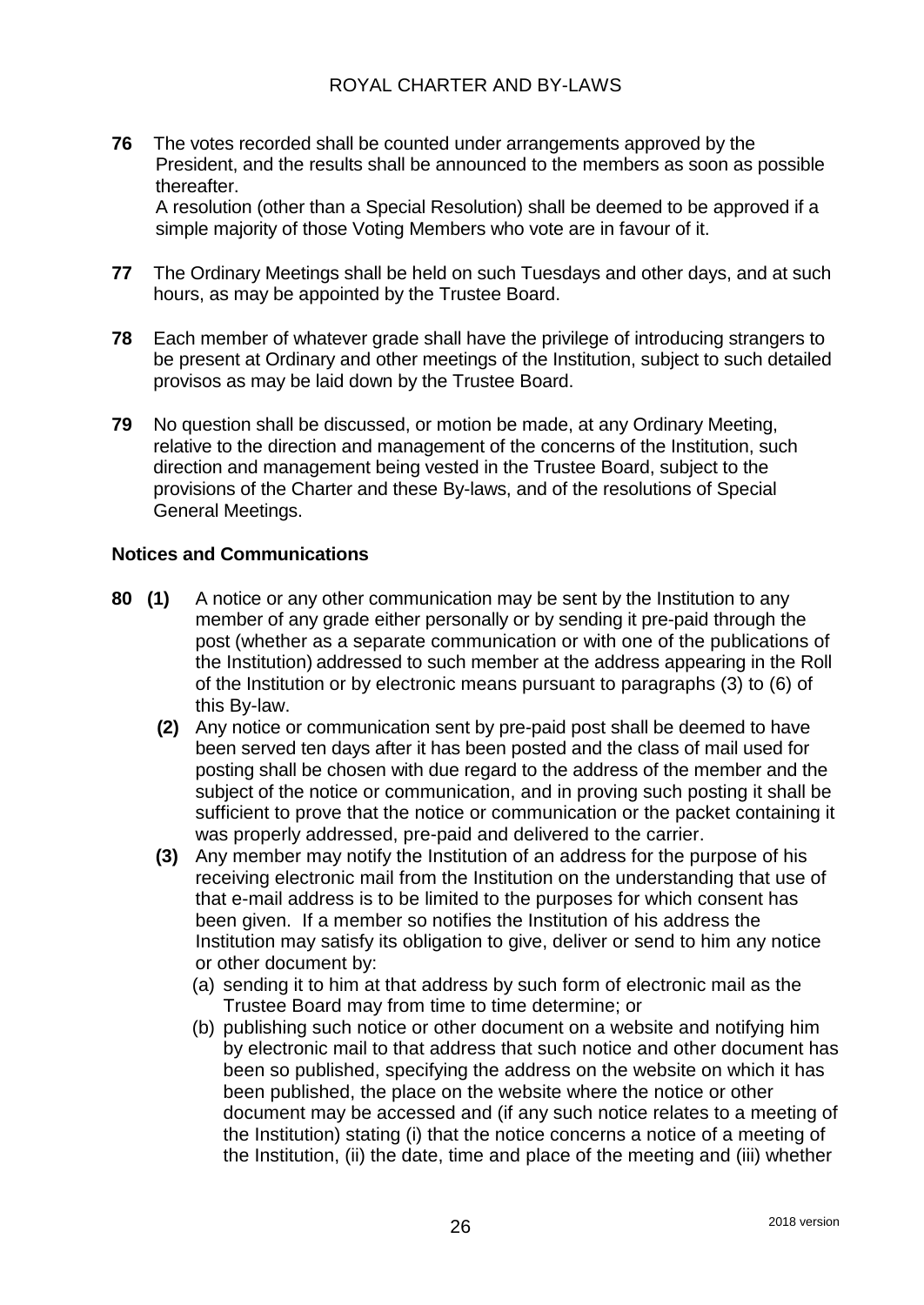the meeting is an Annual General Meeting, Special General Meeting or Ordinary Meeting.

- **(4)** The Institution may notify members in writing of an address for the purpose of its receiving from members such form of electronic mail as the Trustee Board may determine and may specify what notice or other document may be sent to it by electronic mail and having done so shall be deemed to have agreed to receive any such notice or other document from members by such form of electronic mail.
- **(5)** Subject to paragraph 7 of this By-law, any notice or other document sent in accordance with paragraphs (3) to (7) shall be deemed to be received within 24 hours of the time on which it was transmitted. Proof (in accordance with the formal recommendations of best practice contained in the guidance issued by the Institute of Chartered Secretaries and Administrators for the time being in force) that a notice or other document was sent by electronic mail shall be conclusive evidence of such sending.
- **(6)** Electronic mail shall not be treated as received by the Institution or member, as the case may be, if it is rejected by computer virus protection arrangements.
- **(7)** The accidental failure to send, or the non-receipt by any person entitled to, any notice or other document relating to a meeting, poll, ballot or other proceeding under these By-laws shall not invalidate the relevant meeting, poll, ballot or other proceeding.

#### **Procedure at meetings**

- **81** The President, when present, shall be chairman at meetings of the Institution, and in the President's absence the Chair shall be taken by a member of the Trustee Board; but if no member of the Trustee Board is present and willing to act, the meeting shall elect a chairman from the Corporate Members present at the meeting, provided always that the President may in any case appoint a deputy to take the chair at that meeting.
- **82** Subject to the provisions of the Charter and these By-laws, the meetings of the Institution shall be conducted as prescribed by the Trustee Board.
- **83** No business shall be transacted at any meeting of the Institution unless a quorum is present when the meeting proceeds to business. Twenty Corporate Members shall be a quorum at an Annual General Meeting, and one hundred and fifty Corporate Members at a Special General Meeting. Ten members shall be a quorum at an Ordinary Meeting. If within twenty minutes after the time appointed for a meeting the requisite quorum is not present the meeting shall be dissolved.
- **84** Except as otherwise provided in these By-laws, at all meetings of the Institution questions shall be decided according to the majority of votes properly given thereat, and in the case of equality the President or other person presiding shall have a second or casting vote.
- **85** The Chairman may, with the consent of the meeting (and shall if so directed by the meeting), adjourn the meeting from time to time and from place to place, but no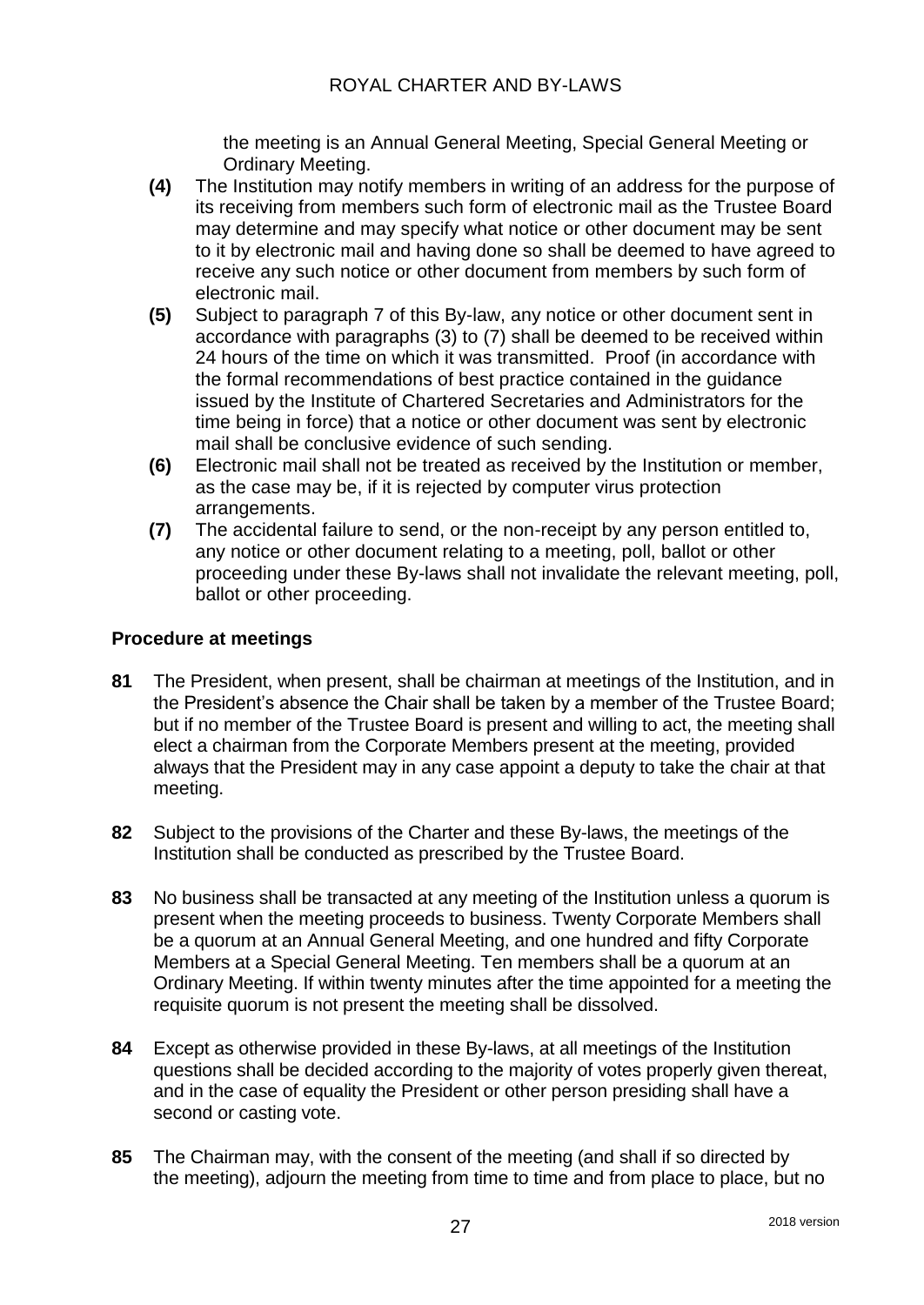business shall be transacted at any adjourned meeting other than the business left unfinished at the meeting from which the adjournment took place. It shall not be necessary to give any notice of an adjournment or of the business to be transacted at an adjourned meeting, except that when a meeting is adjourned for 30 days or more, notice of the adjourned meeting shall be given as in the case of an original meeting.

#### **86** In this By-law -

"oral contribution" means an oral contribution given at a meeting by any person in relation to a paper;

"paper" means any literary or artistic work and shall be construed to include:

- **(1)** any drawing, picture, photograph, model, map, table, diagram or graph forming part of or appended to the paper, and
- **(2)** any contribution submitted to the Institution by any person in relation to any paper, and
- **(3)** the written record of any oral contribution; and "proceedings" shall include any journals and other learned matter published by or on behalf of the Institution.

Unless there shall have been some previous arrangement to the contrary, every paper submitted to the Institution for publication in the proceedings of the Institution or in the proceedings of any meeting arranged by or on behalf of the Institution shall be considered to be the property of the Institution, and any person submitting such a paper shall be deemed to have granted a licence (but not to have assigned copyright) to the Institution to publish the paper in the proceedings for which it was intended, and in any republication, reproduction or translation of such proceedings or parts thereof, at such times and in such manner as the Trustee Board may think proper; but the Trustee Board shall be under no obligation to publish any paper. Any person who makes an oral contribution in relation to a paper at such a meeting may withhold consent to the publication by the Institution of the written record of that contribution provided that the contributor notifies such withholding either to the chairman of the meeting before the end of the meeting at which the contribution is made or to the Secretary in writing within seven days thereafter.

No person who submits a paper to the Institution as aforesaid shall publish or consent to the publication in printed form of that paper elsewhere until:

- **(a)** the paper has been published by the Trustee Board, or
- **(b)** nine months from the date of submission of the paper, or
- **(c)** following the rejection, for whatever reason, of a paper which will usually be notified within three months of submission, whichever shall first occur.
- **87** Subject to such variation as the Trustee Board may direct, the Library shall be open to all members, during such hours as may be determined by the Trustee Board. The Trustee Board shall afford facilities (subject to such reasonable restrictions as a meeting of the Institution may impose) for any Corporate Member to inspect during business hours the Roll and the books containing the minutes of proceedings of any meeting of the Institution. No member shall have any right to inspect any Institution document, account, or book (other than books in the members' library), except as conferred by this By-law or authorized by the Trustee Board.